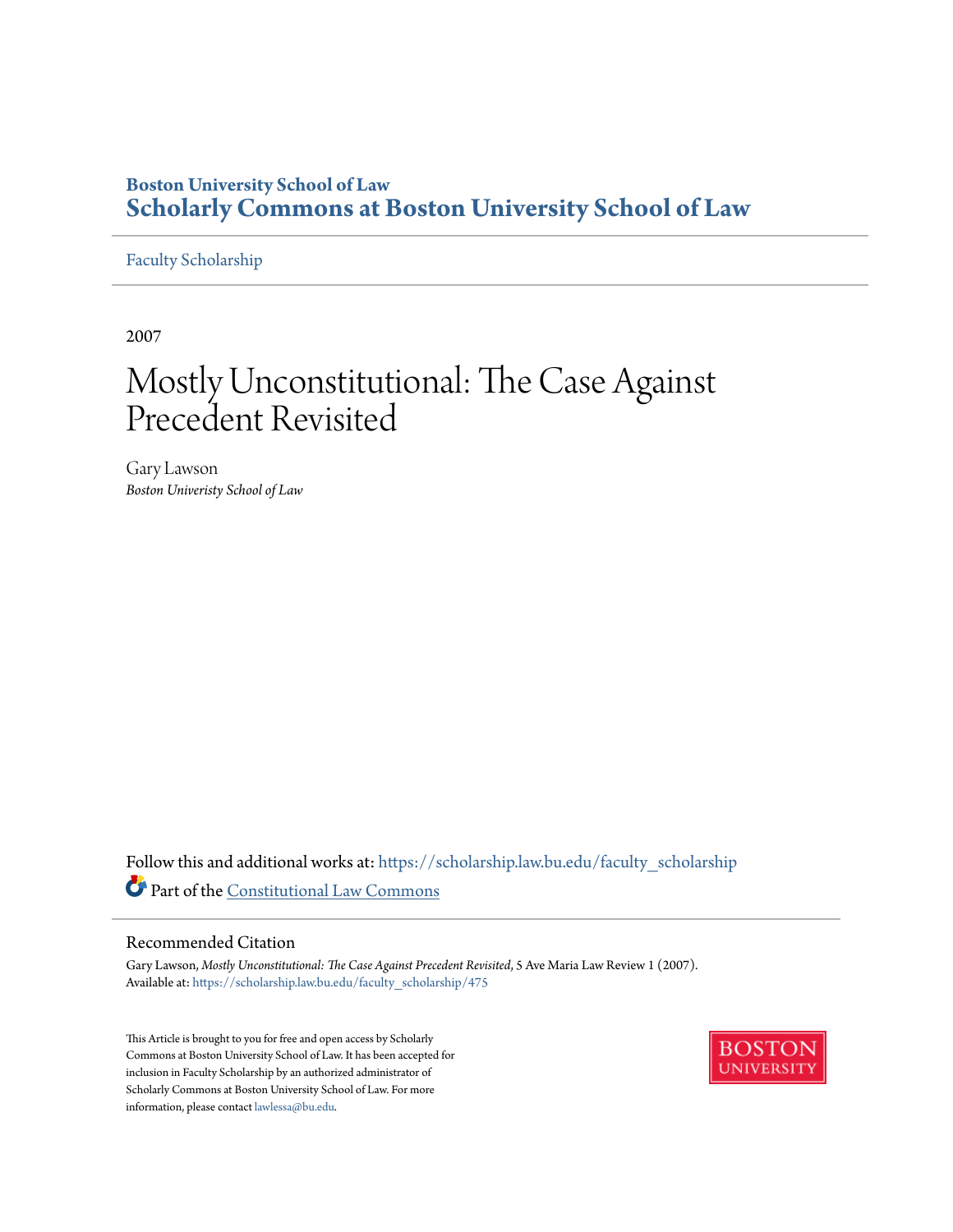# MOSTLY UNCONSTITUTIONAL: THE CASE AGAINST PRECEDENT REVISITED

# Gary Lawson†

In the American legal system, it is commonplace for actors to give varying degrees of legal weight to the decisions of prior actors. The generic name for this pervasive and familiar practice is the doctrine of precedent.<sup>1</sup> Although all legal actors must consider the extent to which they ought to follow the prior decisions of others, $2$  the concept of precedent is associated most closely with the decision-making processes of judges. A court facing a legal problem must consider the weight, if any, that it will give to, inter alia, (1) prior executive or legislative decisions, $3$  (2) decisions by courts situated above the

 2. The President, for instance, must decide the extent to which his or her constitutional deliberations should be affected by decisions of courts, legislatures, or prior Presidents. For differing views on the President's obligations, compare Gary Lawson, Everything I Need to Know About Presidents I Learned from Dr. Seuss, 24 HARV. J.L. & PUB. POL'Y 381 (2001) [hereinafter Lawson, *Everything I Need to Know*] (arguing that the President should not generally give weight to prior decisions simply because they are prior decisions), with David A. Strauss, Presidential Interpretation of the Constitution, 15 CARDOZO L. REV. 113 (1993) (suggesting that the President should generally give prior Supreme Court decisions the same weight that the Supreme Court gives them). And on a more mundane level, under governing law, officials in federal administrative agencies who depart from the precedents of their predecessors have an obligation to explain why they are doing so. LeMoyne-Owen Coll. v. NLRB, 357 F.3d 55, 61 (D.C. Cir. 2004).

 3. The practice of giving weight to executive or legislative actors often goes under the heading of "deference," but it is actually a form of precedent that is conceptually indistinguishable from deference to prior judicial actors. Judicial deference to executive and legislative precedent is commonplace in many contexts. Federal courts routinely give weight to prior decisions of federal administrative agencies on issues of both fact and law. See, e.g., 5 U.S.C. § 706(2)(A) (2000) (instructing courts to overturn "findings . . . found to be arbitrary, capricious, an abuse of discretion, or otherwise not in accordance with law" in informal agency proceedings); id.  $\S 706(2)(E)$  (providing for reversal of agency factual determinations that are

 <sup>†</sup> Professor, Boston University School of Law. I am grateful to the Abraham and Lillian Benton Fund for support. I would like to thank the staff at the Ave Maria Law Review for a sterling edit—including, but not limited to, finding sources for some of my more colorful references.

 <sup>1.</sup> The literature on precedent is too voluminous to make a string citation useful. For helpful and classic introductions to the topic, see generally Larry Alexander, *Constrained by* Precedent, 63 S. CAL. L. REV. 1 (1989) and Frederick Schauer, Precedent, 39 STAN. L. REV. 571 (1987).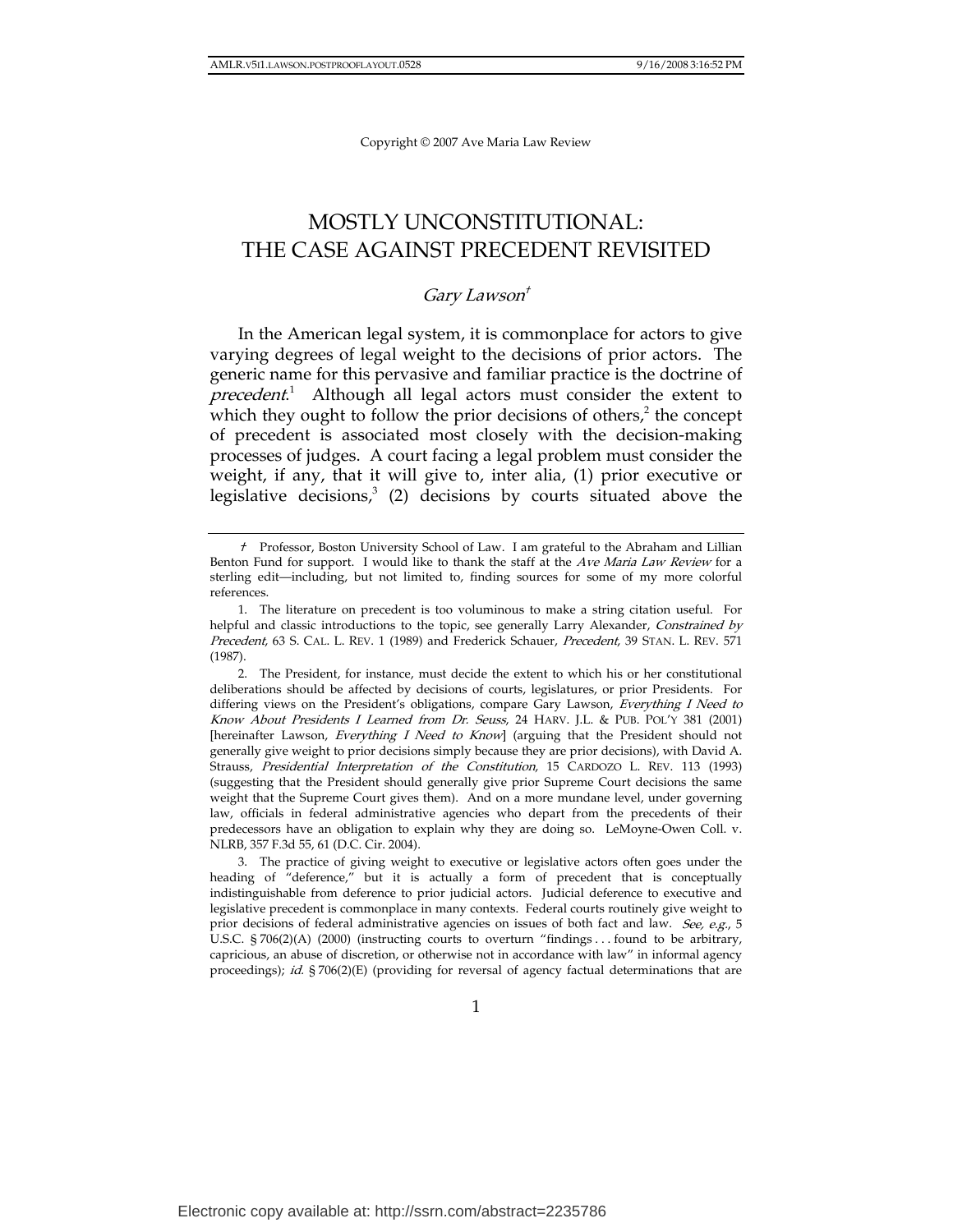deciding court in the judicial hierarchy (vertical precedent), $4(3)$ decisions by courts situated at the same level as the deciding court in the judicial hierarchy (horizontal precedent), $5$  and (4) decisions by courts or legal actors from foreign legal systems.6 The consensus view in the modern American legal culture is that some form of precedent is "part of our understanding of what law is."7

In this short Article, I want to (re)examine one specific but important aspect of the doctrine of precedent: the weight that the Constitution requires or permits the United States Supreme Court to give to prior United States Supreme Court decisions in constitutional cases. Thus, I am putting aside for now all questions of vertical precedent, all issues of horizontal precedent at the district court and court of appeals levels (and across departments within the national government), all issues of precedent in cases involving statutory interpretation, and all problems unique to common law cases. The question remaining after these other issues are tabled is, how much weight is the Supreme Court obliged or permitted to give to its own

4. For a good introduction to this problem, see Evan H. Caminker, Why Must Inferior Courts Obey Superior Court Precedents?, 46 STAN. L. REV. 817 (1994).

 6. For an illuminating treatment of the role that foreign precedents have played and should play in American law, see Steven G. Calabresi & Stephanie Dotson Zimdahl, The Supreme Court and Foreign Sources of Law: Two Hundred Years of Practice and the Juvenile Death Penalty Decision, 47 WM. & MARY L. REV. 743 (2005).

7. Henry Paul Monaghan, Stare Decisis and Constitutional Adjudication, 88 COLUM. L. REV. 723, 748 (1988).

<sup>&</sup>quot;unsupported by substantial evidence" in formal proceedings); Chevron U.S.A. Inc. v. Natural Res. Def. Council, 467 U.S. 837, 844 (1984) (prescribing deference to a range of agency interpretations of statutes); Bowles v. Seminole Rock & Sand Co., 325 U.S. 410, 414 (1945) (prescribing deference to a range of agency interpretations of regulations). Federal courts also often defer to executive interpretations of treaties. See O'Connor v. United States, 479 U.S. 27, 33–35 (1986). But see Hamdan v. Rumsfeld, 126 S. Ct. 2749, 2793–98 (2006) (plurality opinion) (rejecting the government's construction of treaties without mentioning the doctrine of deference). And a venerable tradition holds that courts should give great weight to prior legislative and executive judgments about the constitutionality of legislation. See SYLVIA SNOWISS, JUDICIAL REVIEW AND THE LAW OF THE CONSTITUTION 13–44 (1990); James B. Thayer, The Origin and Scope of the American Doctrine of Constitutional Law, 7 HARV. L. REV. 129 (1893); cf. Gary Lawson & Christopher D. Moore, The Executive Power of Constitutional Interpretation, 81 IOWA L. REV. 1267, 1274–79 (1996) (criticizing this tradition).

 <sup>5.</sup> If there is a default meaning for the general term "precedent," this would likely be the one. Even in this context, however, the precise meaning of "precedent" varies with the level of court that one is discussing. Federal district courts generally do not give much weight to decisions of their fellow district courts. Panels of federal courts of appeals, by contrast, generally treat decisions of prior panels within the same circuit as binding until altered by en banc proceedings. And the Supreme Court generally gives its prior decisions something between binding force and benign neglect.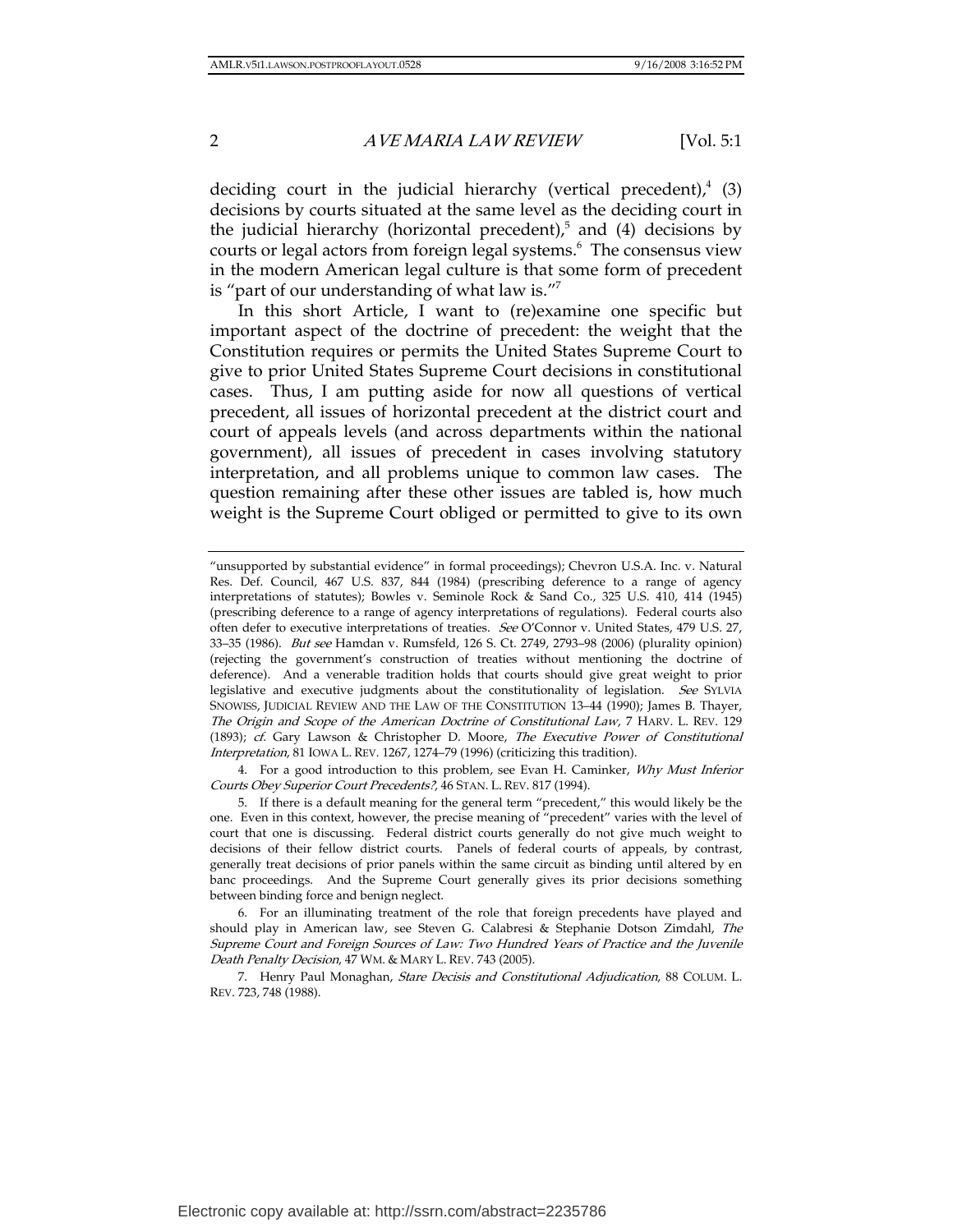prior interpretations of the Constitution?<sup>8</sup> Conventional wisdom, in keeping with the view that precedent is an essential part of our understanding of law itself, holds that the Court is permitted, though not necessarily obliged, to give considerable, though not necessarily conclusive, weight to its prior decisions. The standard formulation is that the Court should not reject prior decisions, even when a current majority believes them on balance to be mistaken, without some "special justification"<sup>9</sup> beyond the mere belief of error.<sup>10</sup>

Nearly fifteen years ago, I suggested that the Court, if it wants to conform to the Constitution, should never choose precedent over direct examination of constitutional meaning.<sup>11</sup> After considering the issue further, and digesting a decade and a half of criticism of my argument by the legal academy, $12$  I want to change my conclusion

11. Gary Lawson, The Constitutional Case Against Precedent, 17 HARV. J.L. & PUB. POL'Y 23 (1994) [hereinafter Lawson, Case Against Precedent]. The article adapted a speech delivered at a Federalist Society conference on March 13, 1993.

 12. Actually, to the best of my knowledge, the only sustained scholarly attempts to rebut the argument were offered by the conference panelists that I had specifically hand-picked to comment on the argument. See Akhil Reed Amar, On Lawson on Precedent, 17 HARV. J.L. & PUB. POL'Y 39 (1994); Charles Fried, Reply to Lawson, 17 HARV. J.L. & PUB. POL'Y 35 (1994); Frederick Schauer, Precedent and the Necessary Externality of Constitutional Norms, 17 HARV. J.L. & PUB. POL'Y 45 (1994). Otherwise, the argument seems to have acquired the status of an obligatory "but cf." citation, to the effect of: "Yes, there is that nutty Lawson out there, but let's get back to real business." A few hardy souls agree with me. See Randy E. Barnett, Trumping Precedent with Original Meaning: Not as Radical as It Sounds, 22 CONST. COMMENT. 257 (2005); Michael Stokes Paulsen, The Intrinsically Corrupting Influence of Precedent, 22 CONST. COMMENT. 289 (2005); John Tuskey, Do as We Say and Not (Necessarily) as We Do: The Constitution, Federalism, and the Supreme Court's Exercise of Judicial Power, 34 CAP. U. L. REV. 153, 180–81 (2005). Amy Coney Barrett has independently argued that, given the effect of precedent on non-parties, considerations of due process may place constitutional constraints on the application of precedent. See Amy Coney Barrett, Stare Decisis and Due Process, 74 U. COLO. L. REV. 1011 (2003).

 <sup>8.</sup> At all times in this Article, when I discuss what courts are obliged or permitted to do, I mean obliged or permitted by the Constitution. I do not mean to prescribe, as a matter of political morality, how public officials—whose actions determine who gets shot by soldiers, federal marshals, or police—should do their jobs. One of my principal academic bugaboos is the persistent conflation of questions of legal interpretation with questions of political morality. It is one thing to establish the meaning of the Constitution. It is quite another thing to say that the meaning of the Constitution should, as a normative matter, guide conduct. All manner of mischief comes from confusing the two distinct enterprises. See Gary Lawson, On Reading Recipes . . . and Constitutions, 85 GEO. L.J. 1823 (1997). So that there is no mistake: my argument is designed *only* to establish what the Constitution says, not the extent (if any) to which anyone should care what the Constitution says.

 <sup>9.</sup> Arizona v. Rumsey, 467 U.S. 203, 212 (1984).

<sup>10</sup>. See Dickerson v. United States, 530 U.S. 428, 443 (2000) (summarizing the conventional view).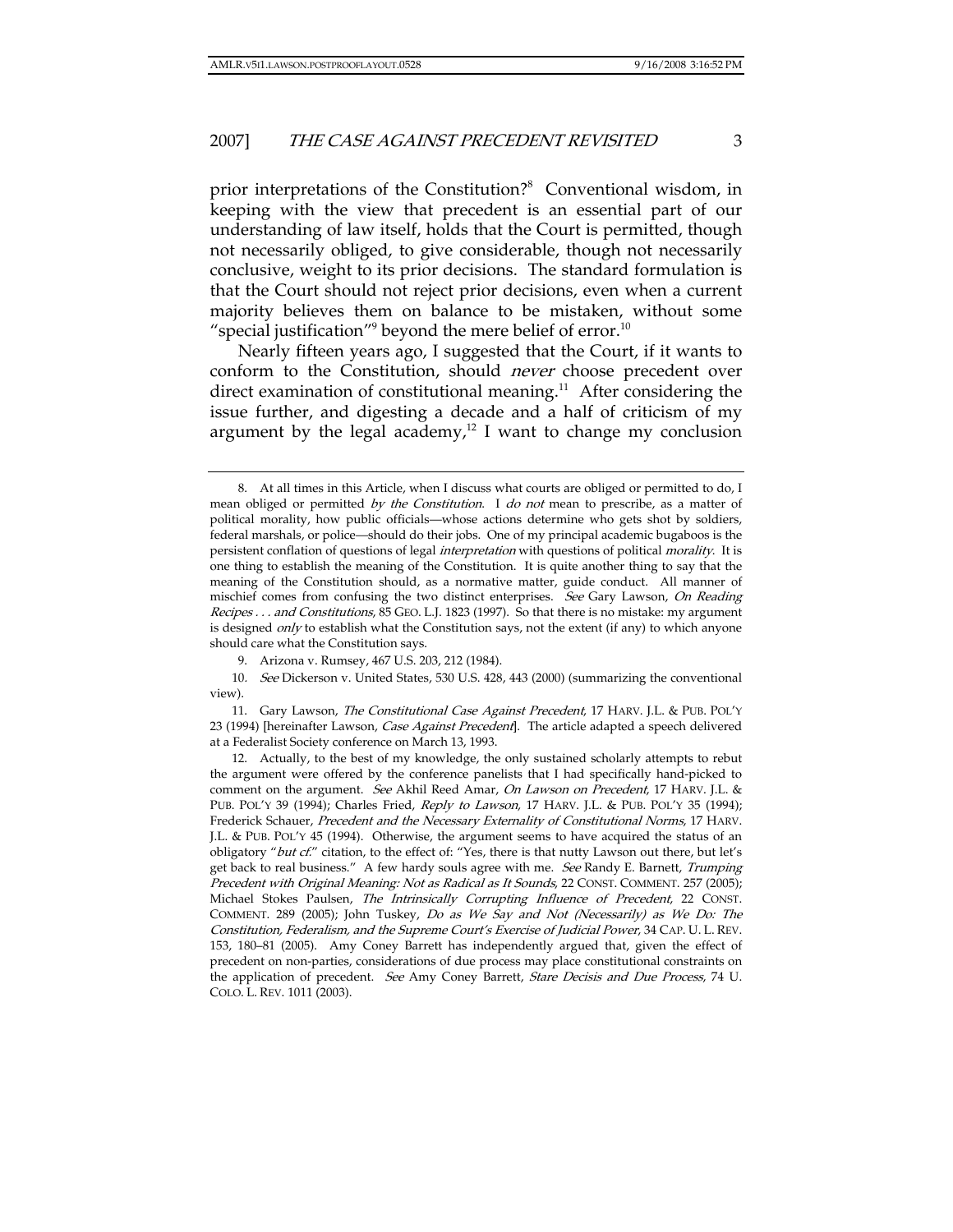(with apologies to Ford Prefect<sup>13</sup>) from "never" to "mostly never." It turns out to be a bit of an overstatement to claim that the Supreme Court should never rely on past decisions in preference to direct, unmediated examination of the Constitution. But only a bit.

In Part I of this Article, I will briefly recap the argument against precedent that I sketched in The Constitutional Case Against Precedent.<sup>14</sup> Although my purpose here is to refine that argument, I still think that the original argument is right in most particulars, and it still functions as a prima facie case against the use of precedent in constitutional interpretation. In Part II, I survey, hopefully more carefully than I did fifteen years ago, different possible grounds for the practice of precedent. One might choose to follow precedent because some controlling legal authority requires it, because it is useful for determining the right answer, or because it is easier and cheaper than figuring out the right answer from scratch. A full assessment of the constitutionality of precedent must independently consider each possible ground. In Part III, I will quickly dismiss the possibility (which very few people actually advance) that the Constitution or some other controlling legal source affirmatively commands the use of precedent in constitutional cases. In Part IV, which focuses on epistemological and consequentialist arguments for precedent, I argue that the Constitution only *permits* the use of precedent in constitutional cases in very limited circumstances. A court may properly use precedent if, but only if, the precedent is the best available evidence of the right answer to constitutional questions. In order to be good evidence of the right answer, a precedent must be the product of an honest, skilled effort that poses the right questions and tries to solve them through the right methods. It is theoretically possible that there could be some circumstances in which prior judicial decisions might qualify for weight under this standard, but it is inconceivable that those circumstances could hold for any significant subclass of judicial decisions, much less for judicial decisions as a class. Indeed, the best categorical case for precedent involves judicial deference to certain *executive* or *legislative* judgments in limited circumstances, though the case for any such deference requires some very strong assumptions that will not always be justified.

<sup>13.</sup> See DOUGLAS ADAMS, THE HITCHHIKER'S GUIDE TO THE GALAXY 63 (1980).

<sup>14.</sup> Lawson, The Case Against Precedent, supra note 11.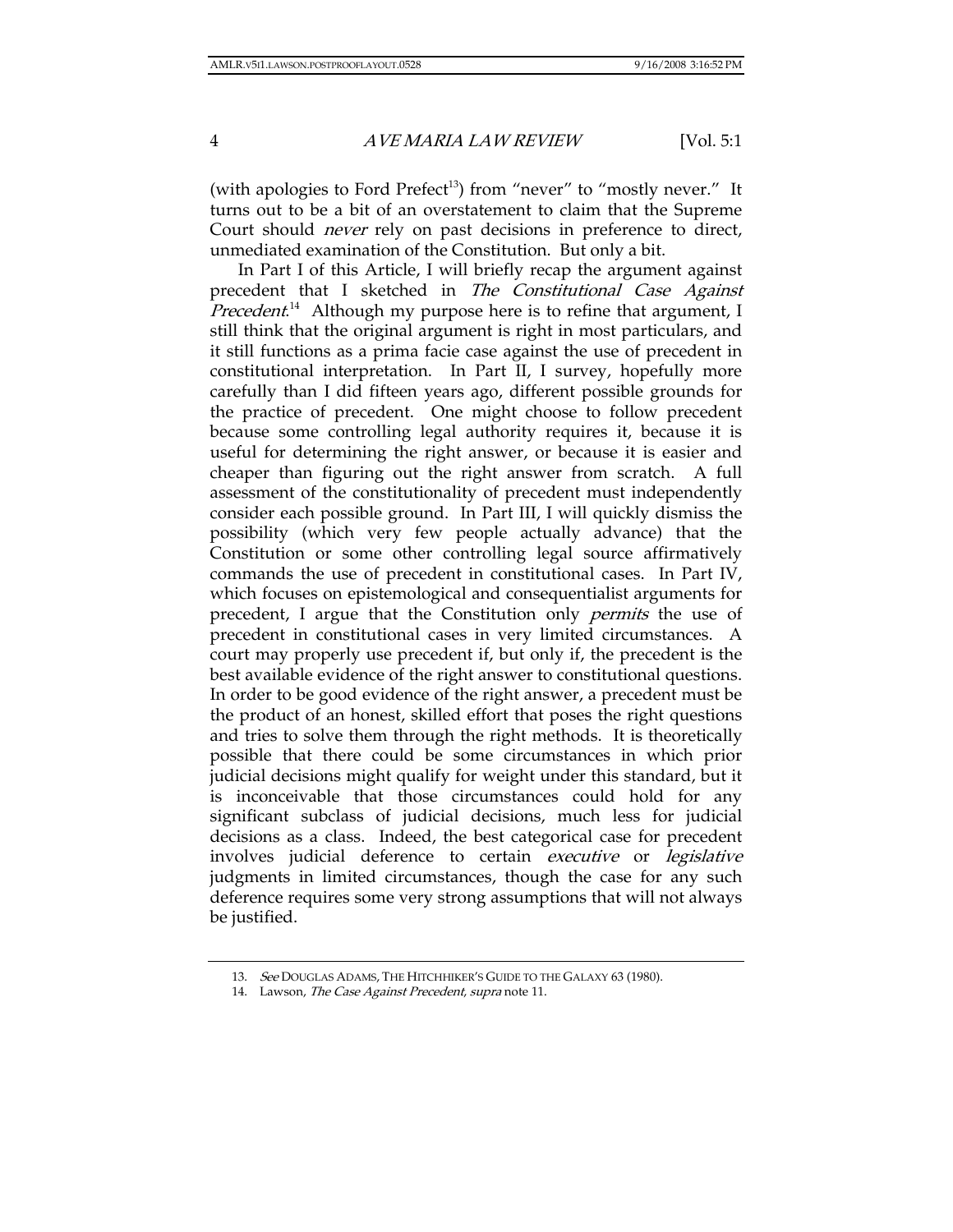In sum, there is at best a very weak constitutional case for the doctrine of precedent, and it is at best a case for a very weak doctrine of precedent.

#### I. REVISITING THE CASE AGAINST PRECEDENT

The federal Constitution grants to the federal courts one and only one power: "[t]he judicial Power of the United States."15 Federal courts have the capacity to receive power to appoint inferior officers if Congress chooses to grant it, $16$  and the chief justice personally has the power and duty to preside over presidential impeachment trials in the Senate, $\mu$  but the only power actually granted to the federal courts as an institution is the judicial power. It is remarkably difficult to give a full account of the original meaning of the phrase "[t]he judicial Power," but fortunately the dispute focuses on the periphery, rather than the core. The central feature of the judicial power is clearly the power to decide cases according to governing law;<sup>18</sup> the question that divides scholars is what ancillary powers go along with the basic power to decide cases.19

In order to decide cases in accordance with governing law, one must know what law governs. That inquiry requires interpretation of the relevant sources of law—which is why the power of law interpretation is a necessary concomitant of the judicial power, just as it is a necessary concomitant of the legislative and executive powers<sup>20</sup>—and also determination of which law governs in the case of conflict. In any given case, many different legal norms from many different sources—including constitutions, statutes, treaties,

19. See, e.g., Amy Coney Barrett, The Supervisory Power of the Supreme Court, 106 COLUM. L. REV. 324 (2006); James E. Pfander, Jurisdiction-Stripping and the Supreme Court's Power to Supervise Inferior Tribunals, 78 TEX. L. REV. 1433 (2000); Robert J. Pushaw, Jr., The Inherent Powers of Federal Courts and the Structural Constitution, 86 IOWA L. REV. 735 (2001).

 20. For a discussion of the parallels between the judicial and executive powers of law interpretation, see Lawson & Moore, supra note 3.

 <sup>15.</sup> U.S. CONST. art. III, § 1.

<sup>16</sup>. Id. art. II, § 2, cl. 2.

<sup>17</sup>. Id. art. I, § 3, cl. 6.

 <sup>18.</sup> This is so clearly the core of the judicial power that it is difficult to find specific authority stating the obvious. If authority is deemed obligatory, see 1 JAMES WILSON, Of Government, in THE WORKS OF JAMES WILSON 343, 363 (James DeWitt Andrews ed., Chicago, Callaghan & Co. 1896) ("The judicial authority consists in applying, according to the principles of right and justice, the constitution and laws to facts and transactions in cases, in which the manner or principles of this application are disputed by the parties interested in them.").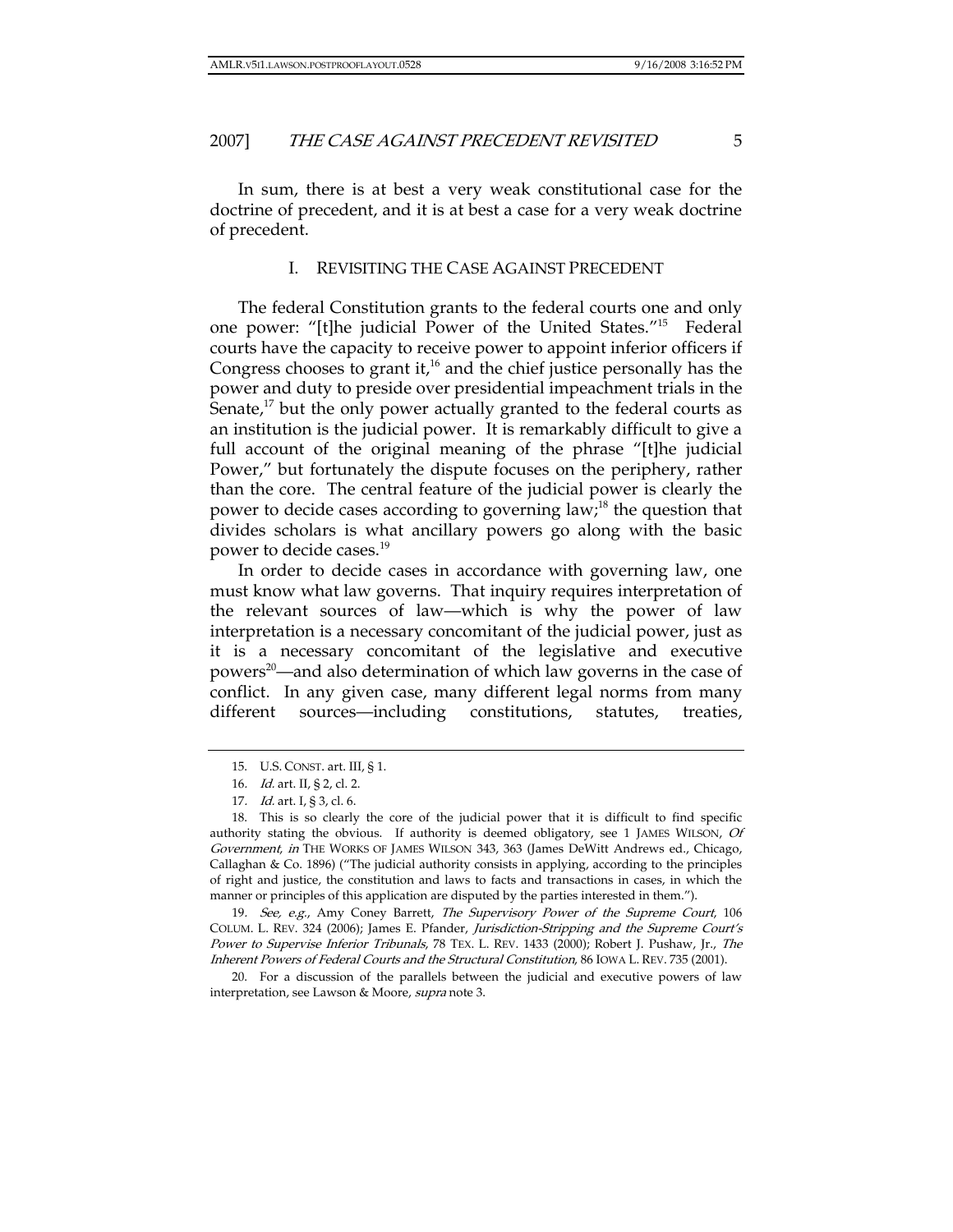regulations, court decisions, traditional practices, and theories of justice—might potentially bear on the outcome. Depending on the legal system in place, any or all of these norms might legitimately claim the status of "law," and if they point in different directions, a court employing "[t]he judicial Power" must determine which sources take priority. As Justice John Marshall succinctly put it in Marbury v. Madison, "[i]f two laws conflict with each other, the courts must decide on the operation of each."<sup>21</sup> An essential, and inescapable, feature of the judicial power is the power and duty to resolve conflictof-laws problems.

The federal Constitution contains only one express conflict-oflaws provision, but it is a doozy. The Supremacy Clause declares:

 This Constitution, and the Laws of the United States which shall be made in Pursuance thereof; and all Treaties made, or which shall be made, under the Authority of the United States, shall be the supreme Law of the Land; and the Judges in every State shall be bound thereby, any Thing in the Constitution or Laws of any State to the Contrary notwithstanding.<sup>22</sup>

This clause is a specific directive to prefer three named federal legal sources over any other legal sources, including state law sources, in the event of a conflict. The clause singles out state court judges for emphasis, but the basic conflict rule expressed in the first part of the clause is not limited to state court judges. By its terms, the Supremacy Clause speaks to all legal actors—federal and non-federal, judicial and non-judicial—and asserts the superiority of the Constitution, statutes, and treaties over competing sources of law. The Supremacy Clause conspicuously does not include "decisions by the United States Supreme Court" when naming the sources of law at the top of the legal food chain.

So, right away the Constitution itself establishes a prima facie case against the use of precedent: if a prior judicial decision conflicts with the Constitution, a statute, or a treaty, the prior decision must give way. If even a state constitution cannot prevail over the federal Constitution, it is hard to see how the views of three to five (depending on the size of the Supreme Court) lawyers or hacks (depending on the composition of the Supreme Court) can do so.

 <sup>21. 5</sup> U.S. (1 Cranch) 137, 177 (1803).

 <sup>22.</sup> U.S. CONST. art. VI, cl. 2.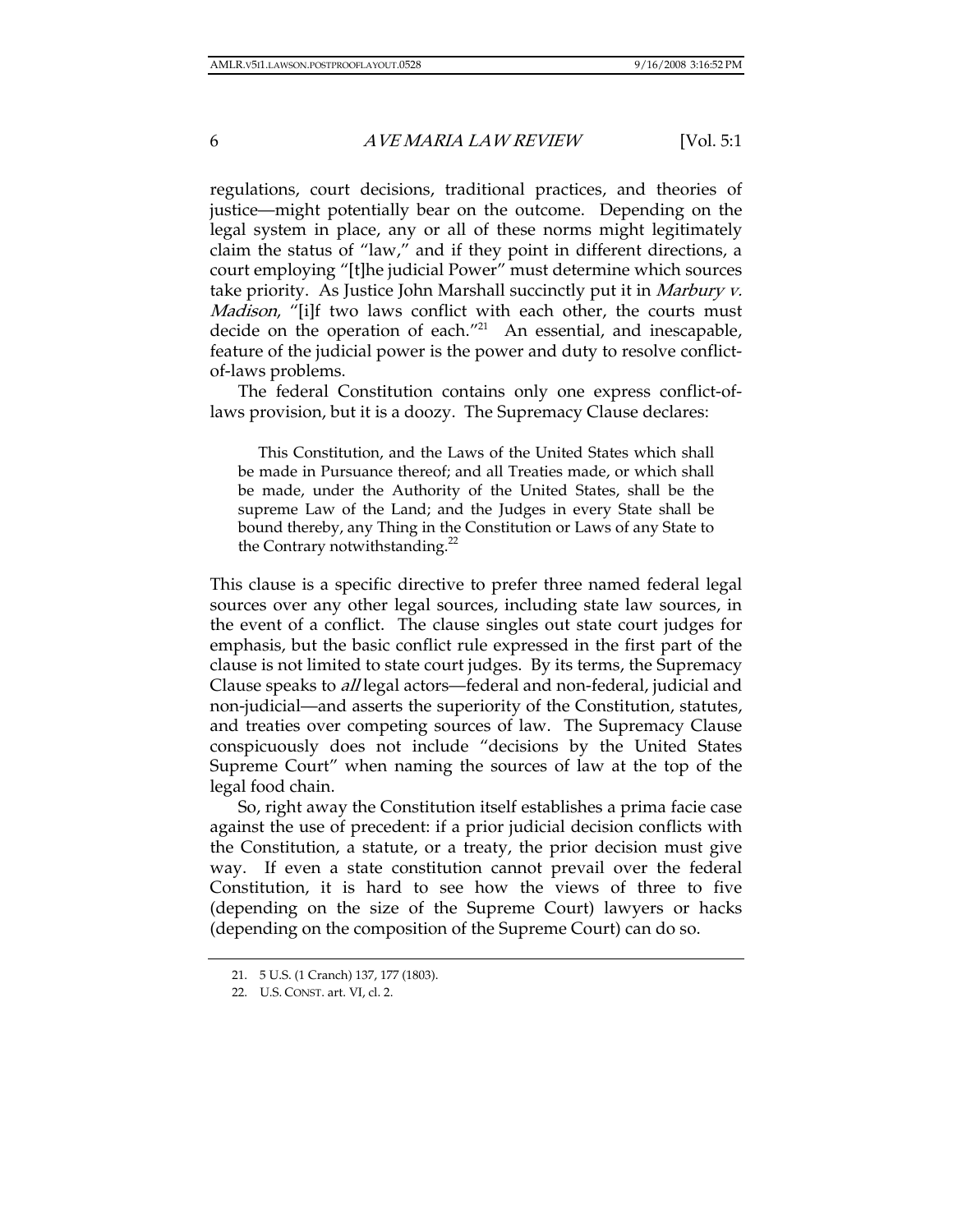There is more. Within the set of legal trumps spelled out by the Supremacy Clause, there is an internal hierarchy. While the Supremacy Clause seems to place the Constitution, federal statutes, and treaties on the same legal plane, one can infer with a reasonable degree of confidence<sup>23</sup> that the Constitution is the ace of trumps and prevails in conflicts with statutes and treaties.<sup>24</sup> The inferential argument to this effect, based on a combination of the nature of written constitutions—the specific structure of the American Constitution, and the Oath Clauses<sup>25</sup>—is familiar from *Marbury* and will not be rehearsed here.<sup>26</sup> Thus, if the Constitution conflicts with a statute or treaty (including a statute or treaty that purports to place some other legal source, such as precedent, above the Constitution), the Constitution takes the trick.

To see how these principles work, consider a hypothetical statute that flagrantly conflicts with the Constitution. The statute was enacted by both houses of Congress and signed by the President. According to the plain terms of the Constitution, the statute counts as a "Law." $27$  If the statute applies to a particular dispute that comes

 24. There is also a very good case that, contrary to current doctrine that applies a "last in time" rule, statutes must prevail over treaties in cases of conflict, but that is another topic. For a characteristically elegant argument for the priority of federal statutes over treaties, see Vasan Kesavan, The Three Tiers of Federal Law, 100 NW. U. L. REV. 1479 (2006).

 25. U.S. CONST. art. II, § 1, cl. 8 ("Before he [the President] enter on the Execution of his Office, he shall take the following Oath or Affirmation:—'I do solemnly swear (or affirm) that I will faithfully execute the Office of President of the United States, and will to the best of my Ability, preserve, protect and defend the Constitution of the United States.""); id. art. VI, cl. 3 ("The Senators and Representatives before mentioned, and the Members of the several State Legislatures, and all executive and judicial Officers, both of the United States and of the several States, shall be bound by Oath or Affirmation, to support this Constitution . . . ."). Both clauses single out the Constitution for special consideration.

26. See Marbury v. Madison, 5 U.S. (1 Cranch) 137, 177–80 (1803). It is presumably obvious that I am citing *Marbury* because I find its argument on this point persuasive, not because I think it is authoritative. Indeed, I have elsewhere expressly rejected aspects of Marbury (such as its specific holding) where they are not persuasive. See Steven G. Calabresi & Gary Lawson, The Unitary Executive, Jurisdiction Stripping, and the Hamdan Opinions: A Textualist Response to Justice Scalia, 107 COLUM. L. REV. (forthcoming 2007) (arguing, contrary to Marbury, that Congress has power to expand the Supreme Court's original jurisdiction).

27. U.S. CONST. art. I, § 7, cl. 2 (describing the process by which a bill becomes a "Law").

 <sup>23.</sup> One can fairly ask whether a reasonable degree of confidence is enough. And one can fairly—and indeed must—answer: enough for what? The standard of proof that any proposition must meet depends to some extent on the purpose for which the proposition is advanced. This is a huge subject that I have addressed at ghastly length elsewhere and note here only for completeness. See, e.g., Gary Lawson, Proving the Law, 86 NW. U. L. REV. 859 (1992); Gary Lawson, Proving Ownership, 11 SOC. PHIL. & POL'Y 139 (1994); Gary Lawson, Legal Indeterminacy: Its Cause and Cure, 19 HARV. J.L. & PUB. POL'Y 411 (1996).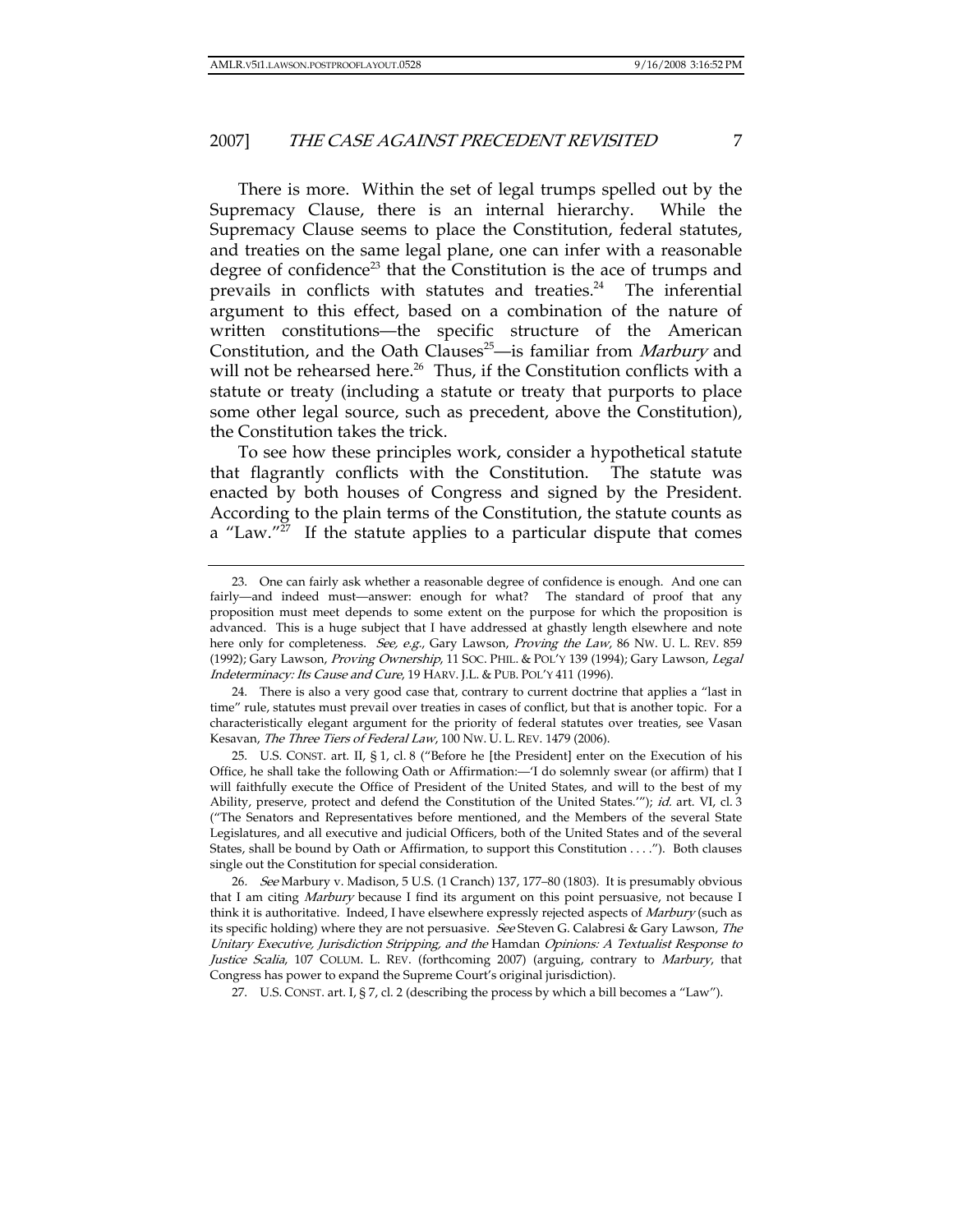before a court, the court's obligation to decide cases in accordance with governing law creates a prima facie obligation to apply the statute. But, if the opposing side objects that the statute is unconstitutional, and the court agrees, the court is faced with a straightforward conflict between two competing sources of law. The Supremacy Clause identifies the Constitution as law, but the Presentment Clause equally proclaims the statute to be law. What is a judge to do?

The Constitution, like Meredith Grey to Dr. McDreamy, says: "Choose me."28 Because the Constitution is hierarchically superior to all other competing legal sources, the Constitution must prevail. This does not mean that the statute is not law. It is law by definition, and in any case in which it does not conflict with the Constitution, or in which the conflict is not brought before the court, the statute continues to operate. Its unconstitutionality does not erase it from the pages of the United States Code. But in any head-to-head battle with the Constitution in a specific case, the statute loses.

Now suppose that a prior judicial decision speaks squarely to the resolution of a dispute brought before a court. Let us assume that prior judicial decisions count as law of some sort, even though they do not have the specifically designated legal status of the Constitution, federal statutes, and treaties. That status as law creates a prima facie obligation on the part of the court to apply the decision. But as soon as the other side interposes the Constitution, the court is now faced with two competing sources of law. If the Constitution says, "A," and the prior judicial decision says, "B," the Constitution must prevail. If a statute, which the Constitution specifically declares to be "Law," cannot defeat the Constitution, it is hard to see how a judicial decision could have a more exalted legal status.

That, in a nutshell, is the short and (I think) elegantly simple case against the use of precedent in constitutional cases. If I am permitted the conceit of self-quotation:

 Thus, the case for judicial review of legislative or executive action is precisely coterminous with the case for judicial review of prior judicial action. What's sauce for the legislative or executive goose is

<sup>28.</sup> Grey's Anatomy: Bring the Pain (ABC television broadcast Oct. 23, 2005).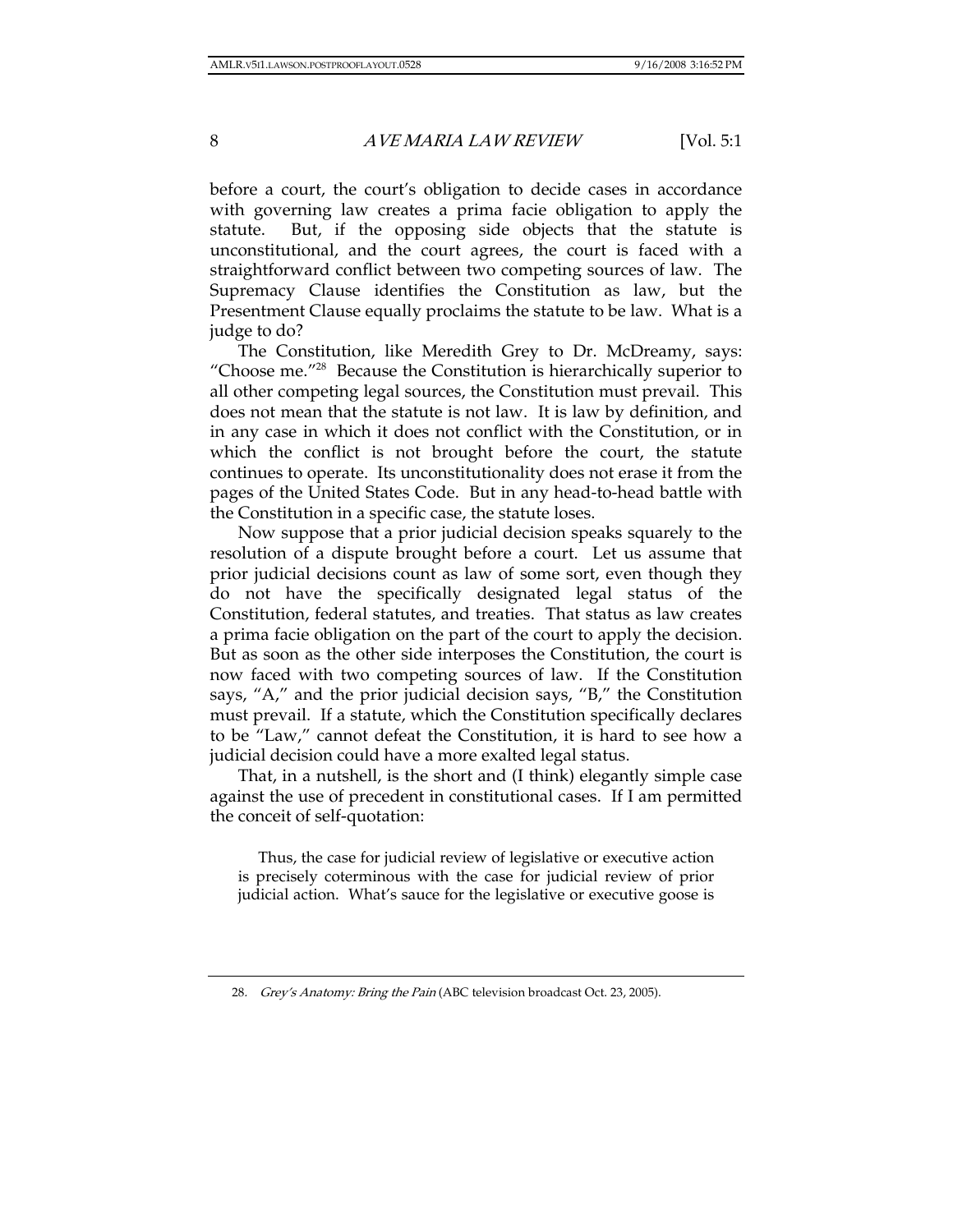also sauce for the judicial gander. At least as a prima facie matter, the reasoning of *Marbury* thoroughly de-legitimizes precedent.<sup>29</sup>

The question is whether anything can overcome that prima facie case.

#### II. WHY PRECEDENT?

The key to understanding the possible responses to this prima facie case against precedent is to recognize and keep clear (as I did not always do fifteen years ago) $30$  three distinct grounds on which one might give weight to the decision of a prior legal actor. I have elsewhere labeled those grounds legal, epistemological, and economic.<sup>31</sup> The labels are not necessarily the most descriptive that one might imagine, but I will stick with them for now.

Legal deference involves giving weight to another actor's decision because some controlling legal authority requires it.<sup>32</sup> Consider, for example, the role of jury verdicts in federal court. The Constitution contains provisions that specifically require subsequent decision makers to give a certain measure of respect to jury verdicts. In the case of acquittals by criminal juries, the Double Jeopardy Clause makes the jury decision *absolutely conclusive* on subsequent decision makers.<sup>33</sup> If a federal jury acquits a criminal defendant, the judge cannot alter the verdict and executive officials cannot lawfully confine the defendant. Even if the judge, the lawyers, the Attorney General, and the President all believe—and even believe correctly—that the jury was incompetent, stupid, and biased and has blatantly

<sup>29.</sup> Lawson, Case Against Precedent, supra note 11, at 28.

<sup>30.</sup> The comments on my earlier article by Fried, see Fried, supra note 12, were especially helpful in prodding my further thoughts on the different varieties of precedent.

 <sup>31.</sup> The distinction between legal and epistemological deference was articulated in Lawson & Moore, supra note 3, at 1271, 1278–79. The concept of economic deference was added in Lawson, Everything I Need to Know, supra note 2, at 384, 386.

<sup>32.</sup> In previous work, I have used the term "legal deference" to describe status-based deference, in which prior decisions are given weight because of the position of the prior actor in the legal system. Lawson, Everything I Need to Know, supra note 2, at 384–85. I now want to use the term in a different sense to mean deference that is commanded by some authoritative legal source. Normally, a command to defer to someone else will translate pretty directly into status-based deference (the "someone else" will almost always be identified by his or her position in the legal system), but strictly speaking that relationship is theoretically contingent.

 <sup>33.</sup> U.S. CONST. amend. V ("nor shall any person be subject for the same offence to be twice put in jeopardy of life or limb").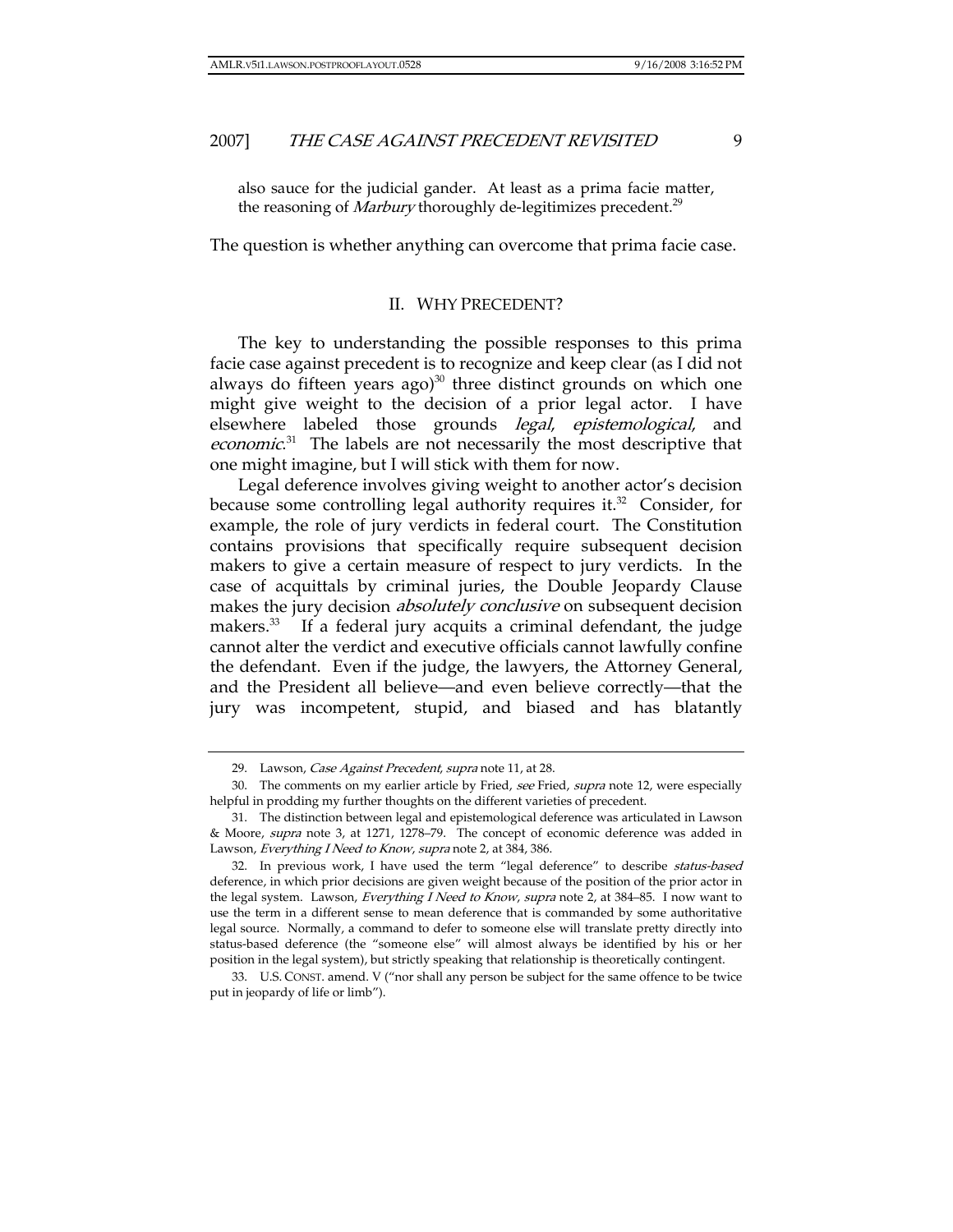disregarded the law, including the applicable law of the Constitution, the acquittal still stands.<sup>34</sup> Acquittals by criminal juries are legally conclusive, not because of any case-specific determinations of the wisdom or competence of the particular jury in the case, but simply because the Constitution says that acquittals by criminal juries are legally conclusive.

If the federal jury was sitting in a civil case, its verdict would not be conclusive, but would nonetheless be legally entitled to considerable weight by subsequent actors, such as a judge entering judgment in the case, by virtue of the Seventh Amendment.<sup>35</sup> A judge cannot enter judgment contrary to a civil jury verdict simply because the judge thinks that the jury made a mistake, but can only enter judgment as a matter of law if the jury behaved unreasonably. Again, this legal rule does not depend on particular facts about particular juries; a jury verdict is entitled to a measure of legal weight simply because the Constitution commands deference to jury verdicts. $36$ Thus, one very good reason for giving precedential weight to a prior judicial decision would be that an authoritative legal source, such as the Constitution, commanded it.

Epistemological deference, by contrast, results when one treats prior decisions as good evidence of the right answer. If one starts with the idea of independently determining the right answer to a question, it is possible that, along the way, one might run across someone else who has already thought about the question carefully, was in a good position to get the right answer, and has relevant indicia of reliability. The fact that this other actor has reached a

<sup>34</sup>. See Rachel E. Barkow, Recharging the Jury: The Criminal Jury's Constitutional Role in an Era of Mandatory Sentencing, 152 U. PA. L. REV. 33, 48–49 (2003); Margaret H. Lemos, The Commerce Power and Criminal Punishment: Presumption of Constitutionality or Presumption of Innocence?, 84 TEX. L. REV. 1203, 1229–31 (2006).

<sup>35.</sup> See U.S. CONST. amend. VII ("In Suits at common law, where the value in controversy shall exceed twenty dollars, the right of trial by jury shall be preserved, and no fact tried by a jury, shall be otherwise re-examined in any Court of the United States, than according to the rules of the common law."). In all likelihood, most of the substance of the Seventh Amendment was also part of the constitutional structure even before 1791, but that is a topic for another day. See Gary Lawson, The Bill of Rights as an Exclamation Point, 33 U. RICH. L. REV. 511, 514 (1999).

 <sup>36.</sup> Other sources of law besides the Constitution also sometimes purport to command deference to precedent. Federal Rule of Civil Procedure 52(a), for example, commands federal appellate courts to defer to (that is, attach precedential weight to) prior factual determinations by district judges by permitting rejection of those findings only when they are "clearly erroneous." For other examples of legal deference grounded in non-constitutional sources, see supra note 3.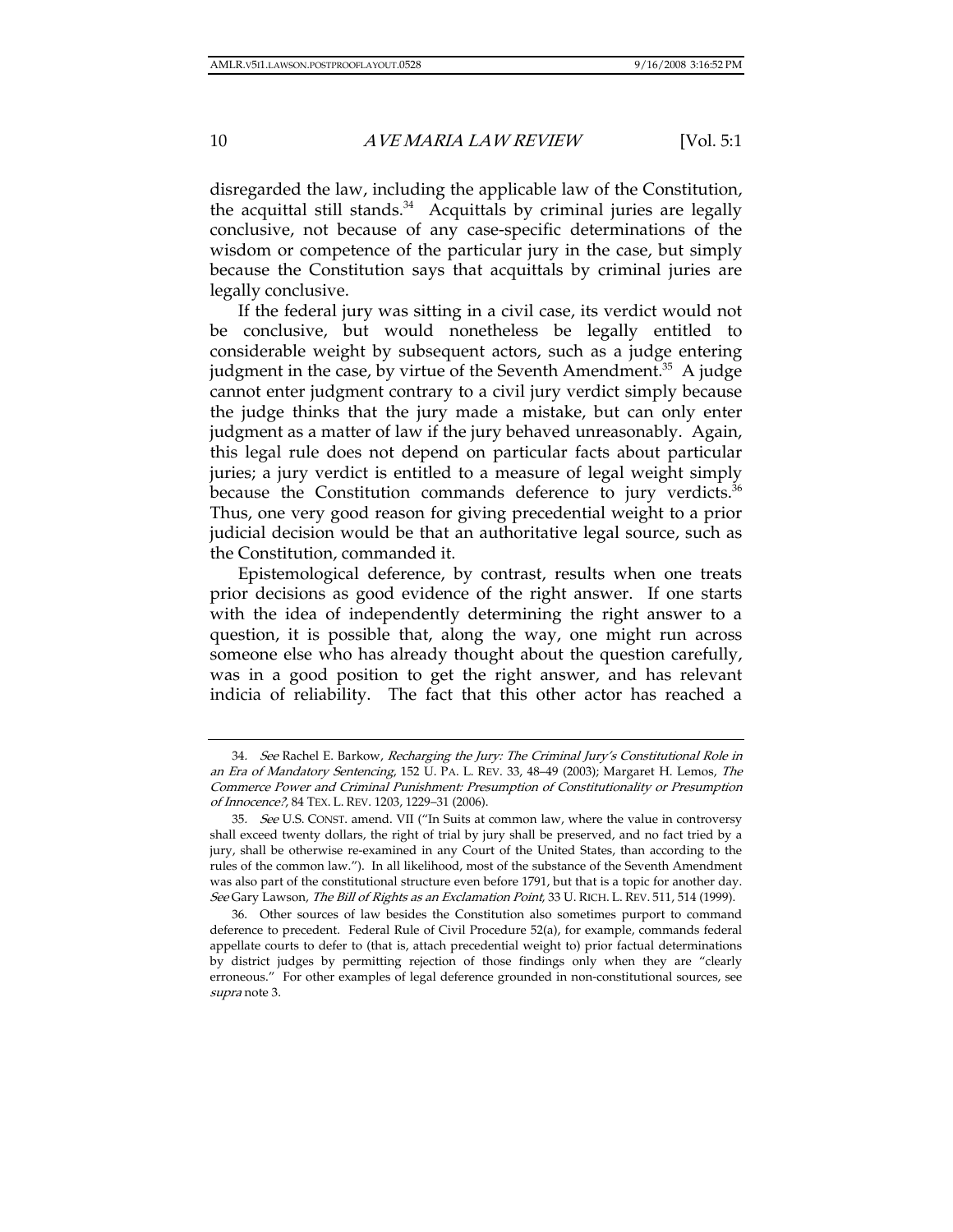particular conclusion might well constitute good evidence, and perhaps even the best available evidence, of the right answer. Giving weight to that prior answer would simply be common sense, even in the absence of any legal command to do so. Unlike legal deference, epistemological deference focuses on case-specific reasons for thinking that a particular actor is a good source of guidance, though one can imagine general rules that might flow from these case-specific judgments.

Economic deference results from a cost-benefit analysis that suggests that giving weight to a prior decision is so much easier and cheaper (however "cheaper" is defined) than reconsidering the matter from scratch that deference to the prior decision is appropriate. This model of precedent recognizes that prior decisions may or may not be very good evidence of the right answer, but holds that figuring out either the right answer or whether the prior decision is good evidence of the right answer may be too expensive to be worthwhile. Such judgments can get very complicated; the "costs" of not having the right answer vary greatly with the context, as do the costs of determining right answers, the costs of determining the costs of right answers, and the comparative costs of figuring out the right answer and figuring out the answer that is supposedly prescribed by precedent. Defenses of precedent that rely on the good consequences supposedly produced by the practice, such as predictability, stability, and objectivity, are forms of arguments for economic deference: they argue, in essence, that wrong answers are better than right answers when the social costs (however those are measured) of wrong answers are lower.

The practice of precedent could, in principle, be justified by any or all of these grounds. The precise shape of the doctrine obviously depends on the grounds by which it is justified.

# III. DOES THE CONSTITUTION COMMAND RELIANCE ON PRECEDENT?

Jury verdicts must operate as precedent (of varying weight depending on the context) because the Constitution says that they must. If the Constitution similarly directs courts to give weight to prior judicial decisions, that would end the matter.

With one modest but important exception (involving the finality of judgments) that does not bear on the limited topic of Supreme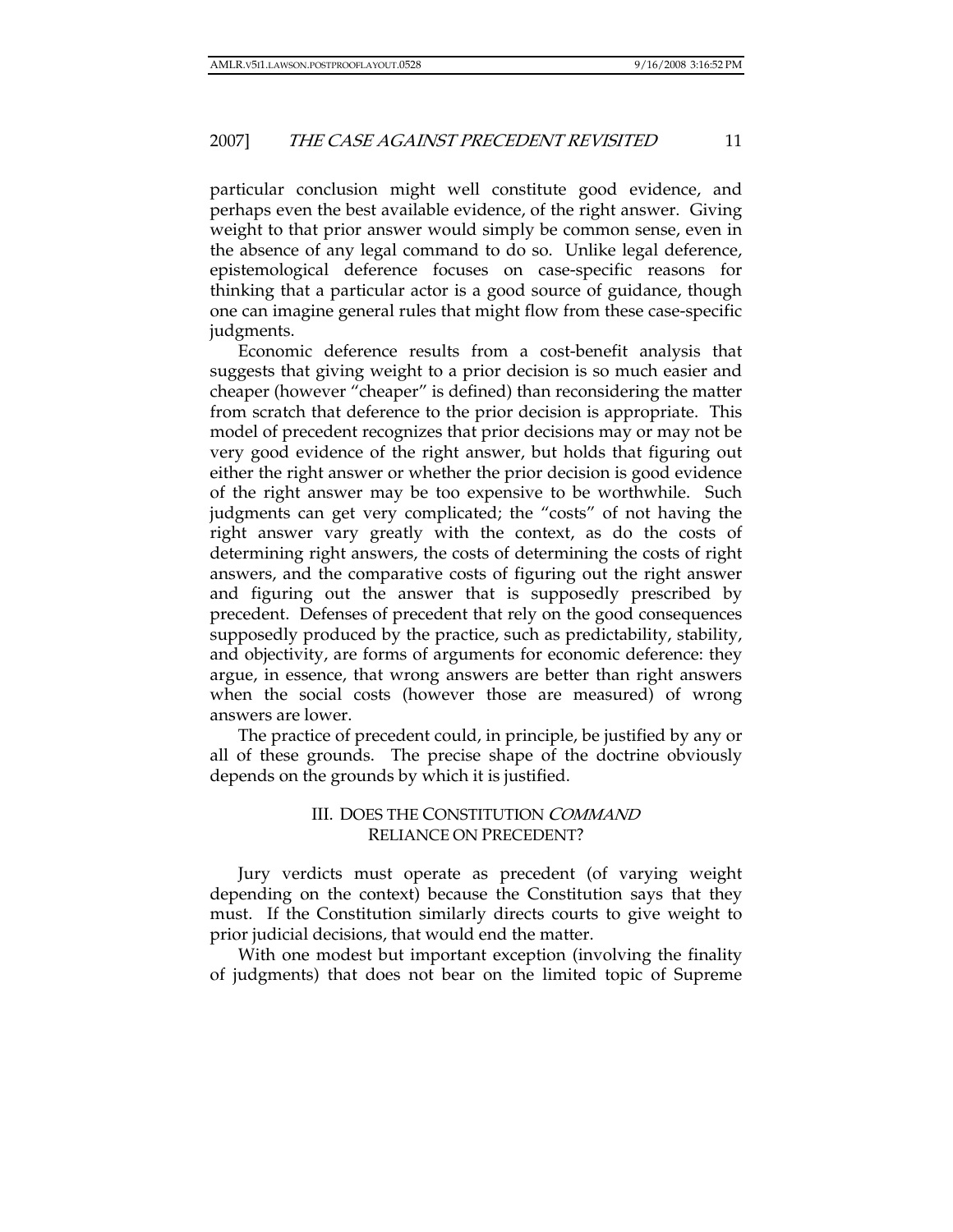Court adherence to Supreme Court precedent, $37$  the Constitution has no express clauses assigning weight to judicial decisions comparable to the provisions concerning juries. The Constitution says only that "[t]he judicial Power of the United States, shall be vested in one supreme Court, and in such inferior Courts as the Congress may from time to time ordain and establish."<sup>38</sup> The idea has occasionally been floated that the "judicial Power" includes a general obligation to prefer judicial decisions to the Constitution in at least some cases,<sup>39</sup> but there is not much to support the claim.

The judicial power is the power to decide cases according to governing law. In the course of that task, courts must determine which law governs, which includes making conflict-of-laws judgments when multiple sources of law are brought into play. But, textually and structurally, even if judicial decisions count as law in some contexts (as they surely do in common law adjudication), one would need something as explicit as the jury clauses, or as structurally clear as the principle of finality of judgments, to permit any other consideration to leapfrog the Constitution in the conflict-oflaws hierarchy. $40$  The bare grant of the "judicial Power," with its

38. U.S. CONST. art. III, § 1.

 40. Even the finality of judgments principle generates at most a presumption in favor of enforcement. If the President is genuinely convinced, with a high degree of confidence, that the

 <sup>37.</sup> In order for the "judicial Power" vested in the federal courts to be an actual power, it must have the capacity to bind other actors, including executive actors who are charged with enforcement of judgments. As a result, judicial decisions have a constitutionally-based precedential effect of sorts as judgments in specific cases. The precise contours of this finalitybased doctrine of precedent are a topic for another time (as the contours were fifteen years ago, see Lawson, Case Against Precedent, supra note 11, at 30 & n.22), as they primarily implicate issues of vertical or interdepartmental precedent that are beyond the scope of this Article. For a preliminary exploration, see Lawson & Moore, supra note 3, at 1313–26.

 <sup>39.</sup> A panel of the Eighth Circuit advanced a position with these implications some years ago, holding that courts could not refuse to give precedential weight to unpublished opinions, see Anastasoff v. United States, 223 F.3d 898, 899-903 (8th Cir. 2000), vacated as moot, 235 F.3d 1054 (8th Cir. 2000) (en banc), but the argument was very thin and has not been well received. See, e.g., Thomas Healy, Stare Decisis as a Constitutional Requirement, 104 W. VA. L. REV. 43 (2001). A few academics have suggested that the obligation to follow precedent might be part and parcel of the Article III "judicial Power," but those arguments are also very thin. See, e.g., Richard H. Fallon, Jr., Stare Decisis and the Constitution: An Essay on Constitutional Methodology, 76 N.Y.U. L. REV. 570, 577 (2001); Monaghan, supra note 7, at 754. The fullest argument that Article III incorporates some theory of precedent relies largely on history. See Lee J. Strang, An Originalist Theory of Precedent: Originalism, Nonoriginalist Precedent, and the Common Good, 36 N.M. L. REV. 419 (2006). But while the concept of precedent was certainly familiar to the Founding generation, see id. at 462–67, there was no tradition of precedent in the face of an express Supremacy Clause that declared the hierarchical superiority of certain sources of law.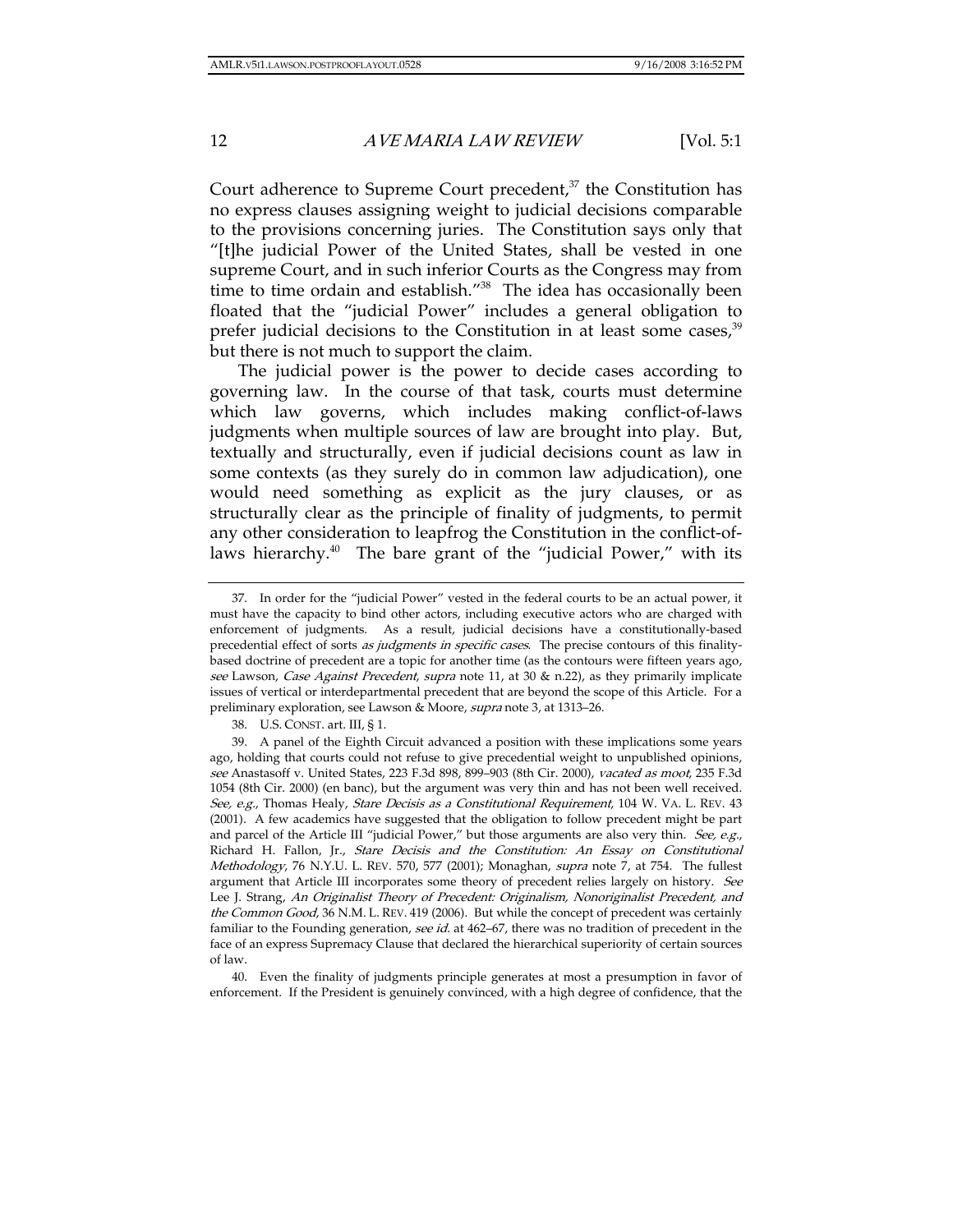accompanying inference of the power of judicial review, no more requires courts to prefer their prior legal conclusions to the Constitution than the grant of the "executive Power," with its accompanying inference of the power of executive review, requires the President to prefer his or her prior legal conclusions to the Constitution. And if one wishes to resort to history, the doctrine of precedent was certainly familiar in the Founding era, but not so well established and developed to be a part of the "judicial Power" in the super-strong sense that would be necessary to give judicial decisions preference over the Constitution.<sup>41</sup> In sum, there is little to be said for a general constitutional obligation to follow precedent, and little is in fact said about it.

#### IV. DOES THE CONSTITUTION *PERMIT* RELIANCE ON PRECEDENT?

Very few people seriously maintain that courts are constitutionally *required* to follow precedent. The standard account of precedent holds that it is a *policy* rather than a legal command (though that position has implications that many of its adherents have not yet recognized<sup>42</sup>). Accordingly, my earlier argument in *The* Constitutional Case Against Precedent did not contend merely that the Constitution does not require courts to follow precedent, but contended that the Constitution affirmatively forbids reliance on precedent in constitutional cases—where "reliance on precedent" is understood as treating precedent as something that can, in principle, change the outcome that would be reached by unmediated interpretation of the Constitution.<sup>43</sup> That argument requires some modest revisions, which I provide here.

judgment reflects constitutional error, the President should not enforce the judgment. See Lawson & Moore, supra note 3, at 1325-26.

<sup>41</sup>. See generally Thomas R. Lee, Stare Decisis in Historical Perspective: From the Founding Era to the Rehnquist Court, 52 VAND. L. REV. 647 (1999).

 <sup>42.</sup> For an exploration of some of these consequences, which include requiring the Court to overrule precedent when the political branches express strong disagreement with the decision, see Steven G. Calabresi, Text, Precedent, and the Constitution: Some Originalist and Normative Arguments for Overruling Planned Parenthood of Southeastern Pennsylvania v. Casey, 22 CONST. COMMENT. 311, 314, 335–48 (2005).

<sup>43.</sup> See generally Lawson, The Case Against Precedent, supra note 11.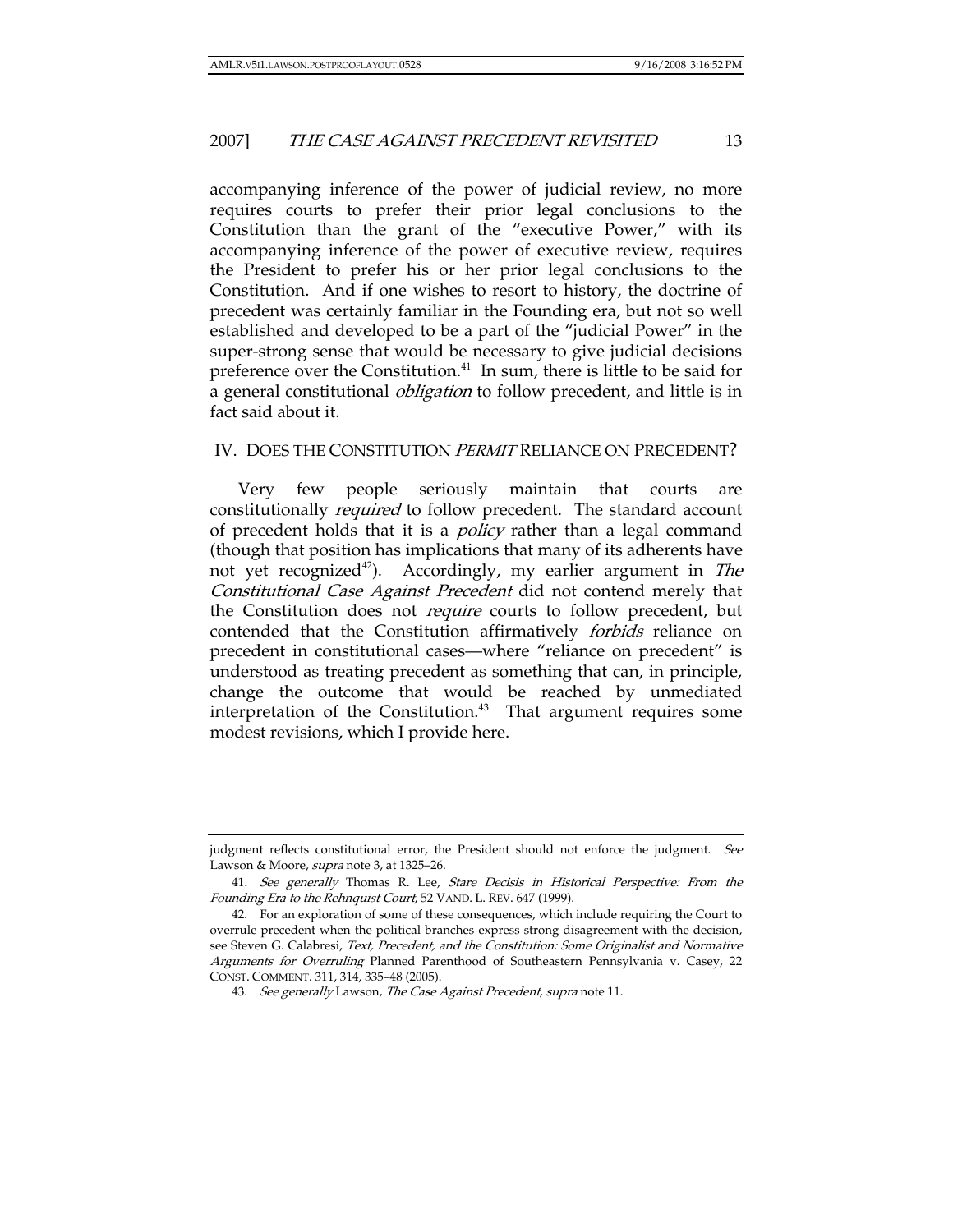## A. The Case Against Permissive Legal Deference

The prima facie case against *requiring* adherence to precedent also functions as a prima facie case against *permitting* adherence to precedent. Courts have an obligation to decide cases in accordance with governing law. Once it is acknowledged that the Constitution is supreme law, and thus is *always* the governing law when it applies, a court would fail to exercise the "judicial Power" properly if it decided a case in accordance with some other source of law that conflicted with the Constitution. For the same reasons that Article III does not require courts to follow precedent (and Article II does not require Presidents to follow precedent), Article III does not authorize courts to follow precedent (and Article II does not authorize Presidents to follow precedent). The conflict-of-laws rule stated in the Supremacy Clause and implicit in the entire constitutional structure is incorporated into Article III's grant of the "judicial Power" and is not altered or *superseded* by that grant. $44$  The power to apply governing law ordinarily also carries with it the power to determine which law governs, but not when the Constitution has already made that decision.

Frederick Schauer has responded that my argument depends upon the Constitution containing its own rules of interpretation, which he considers a logical impossibility.<sup>45</sup> If the "meaning" of the Constitution is in fact what judges say it is, or what most actors in the legal system think it is, then there is a very good case that the "meaning" of Article III (or some other aspect of the Constitution) is that precedent may, on some nontrivial set of occasions, rule the day. Indeed, if practice determines constitutional meaning, my argument is obviously frivolous.

Schauer is partly right, but not in a way that saves precedent. One does, of course, need to bring extraconstitutional interpretative norms to bear in reading the Constitution, just as one must bring extra-Schauerian norms to bear in reading Schauer.

 <sup>44.</sup> Hence, Peter J. Smith is simply wrong when he says, in a quite conclusory fashion, that Article III "can reasonably be read to authorize reliance on precedent in constitutional adjudication." Peter J. Smith, The Marshall Court and the Originalist's Dilemma, 90 MINN. L. REV. 612, 636 (2006). Smith's only support for his claim about the meaning of the judicial power, see id. at 636 n.104, is an argument by Fallon that expressly does not employ anything remotely resembling originalist analysis (as originalism is understood by all of its prominent modern practitioners). See Fallon, supra note 39, at 577–81.

<sup>45.</sup> Schauer, *supra* note 12, at 54–55.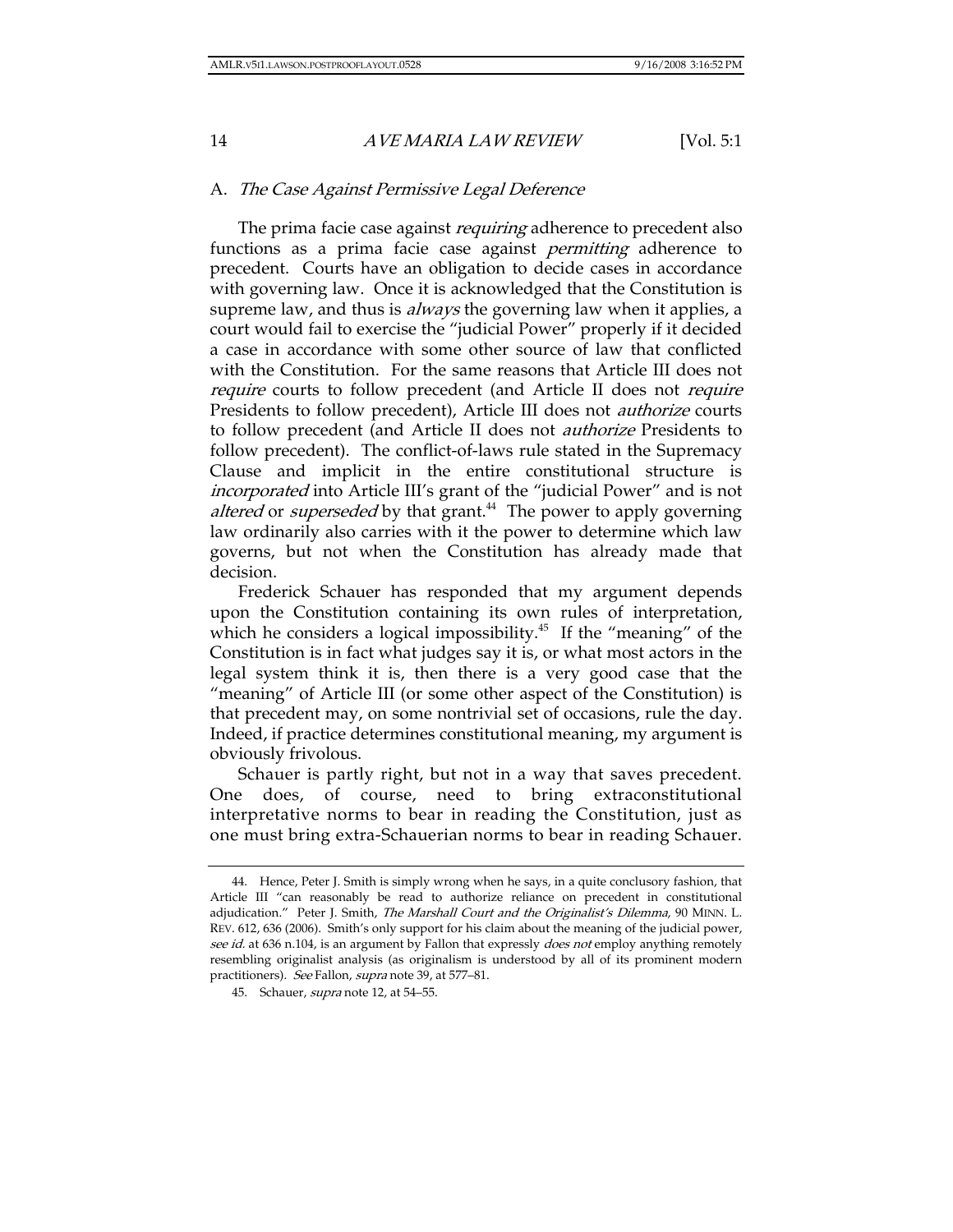But those extraconstitutional (and extra-Schauerian) norms are objectively discoverable, and they do not involve the *ipse dixit* of judges, lawyers, or any other concrete historical individuals. The Constitution means what a hypothetical reasonable observer at the time of its ratification, in possession of all relevant information, would have understood it to mean. This conclusion about constitutional meaning flows from reflection on background principles of human communication, the kind of document that one is interpreting (an instruction manual for a particular governmental structure), the character of jointly authored products, and the specific instructions for interpretation contained in the document (which one can readily understand through the application of the extraconstitutional norms that I have just described). $^{46}$  When the Constitution is interpreted the same way that any normal person would interpret an eighteenthcentury manual for constructing a compost heap, it follows that Article III does not authorize courts to prefer precedent, or anything else, to the Constitution in cases of conflict.<sup>47</sup>

But might not Article III at least authorize courts to look to precedent to determine whether there is a conflict between precedent and the Constitution? My argument, after all, centers on conflict-oflaws principles. How does one tell, in any given case, whether the claims of precedent and the claims of the Constitution are in fact in conflict?

A full answer to this conundrum would require a general theory of interpretation, but it is enough for now to point out several considerations that require direct examination of the Constitution in order to determine its meaning. First, both the Preamble and the Supremacy Clause refer to "this Constitution." The Constitution selfreferentially describes itself as the object to be construed. Second, Article III does not specifically grant to courts an interpretative power

 <sup>46.</sup> On background norms of communication, see Saikrishna B. Prakash, Unoriginalism's Law Without Meaning, 15 CONST. COMMENT. 529 (1998). On everything else, see Vasan Kesavan & Michael Stokes Paulsen, The Interpretive Force of the Constitution's Secret Drafting History, 91 GEO. L.J. 1113, 1127-48 (2003); Lawson, On Reading Recipes . . . and Constitutions, supra note 8; Gary Lawson & Guy Seidman, Originalism as a Legal Enterprise, 23 CONST. COMMENT. 47 (2006).

 <sup>47.</sup> I would have to have a long conversation with Schauer about this to be certain, but I suspect that he is much more interested in the Constitution's *authority* than he is in the Constitution's original meaning. From the standpoint of authority, it is entirely possible that precedent in some form will play a major role. But I am not making any claims about the Constitution's authority. I am simply describing its meaning.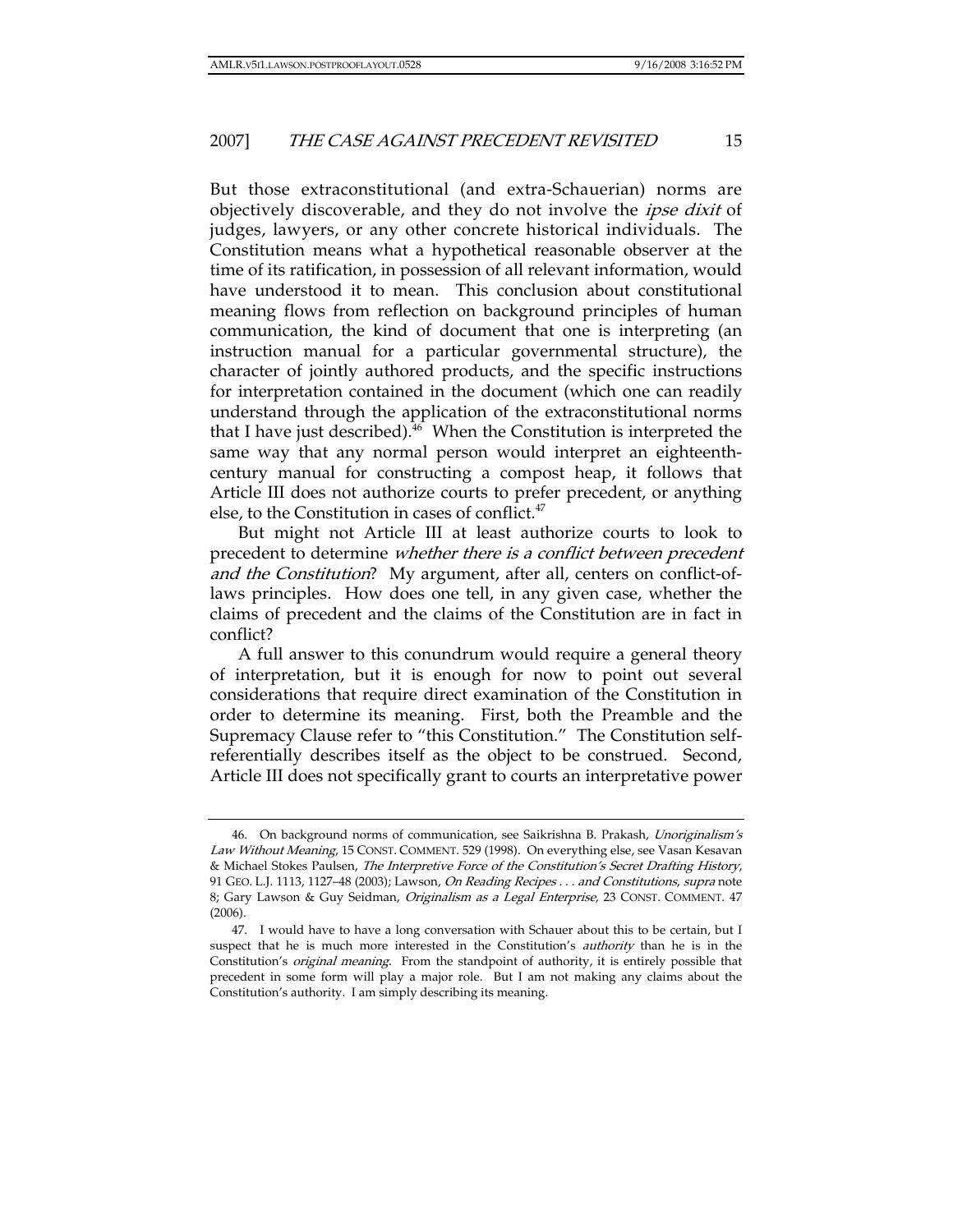superior to, or different from, the interpretative power vested in the President or Congress, or residually possessed by state officials. Indeed, the Constitution does not expressly grant interpretative power to anyone; all powers of interpretation in the Constitution arise by inference. The Constitution pretty clearly assumes that it has a meaning independent of the act of interpretation, and it does not charge any particular actor with either the creation or discovery of that meaning. The bottom line of all of these considerations (and many others) is that it would make no sense to construe Article III (or, for that matter, Article II) to make the meaning of the Constitution for conflict-of-laws purposes dependent on the act of interpretation of the actor charged with determining whether its actions conflict with the Constitution. The Constitution means what it means. Precedents mean what they mean. If they conflict, the Constitution itself says to prefer the Constitution.

#### B. The Case Against Permissive Economic Deference

At the risk of grossly over-generalizing about a voluminous body of scholarship, I suspect that most advocates of precedent ground their position not in some construction of Article III, but in the practical consequences that result from reliance on precedent. After all, if one is not arguing that the Constitution *requires* adherence to precedent as a legal rule, but merely that the Constitution *permits* adherence to precedent as a legal policy, it is natural to look at the justifications for that policy.<sup>48</sup>

Fifteen years ago, I brushed aside those kinds of arguments as unworthy of serious consideration in a study of original meaning:

 The class of pro-precedent arguments that does not deserve careful attention involves the claim that following precedent serves important prudential interests, such as stability, predictability, judicial economy, fairness, and legitimacy. Even if the practice of following precedent in fact promotes these interests, that would at most establish that a well-crafted constitution would permit, or require, courts to follow precedent. I have no strong view, and do not mean to imply one here, on how a well-crafted constitution

 <sup>48.</sup> For a few random examples of consequentialist arguments for precedent, see Daniel A. Farber, The Rule of Law and the Law of Precedents, 90 MINN. L. REV. 1173 (2006); Earl Maltz, The Nature of Precedent, 66 N.C. L. REV. 367, 368–72 (1988); Smith, supra note 44, at 636–37.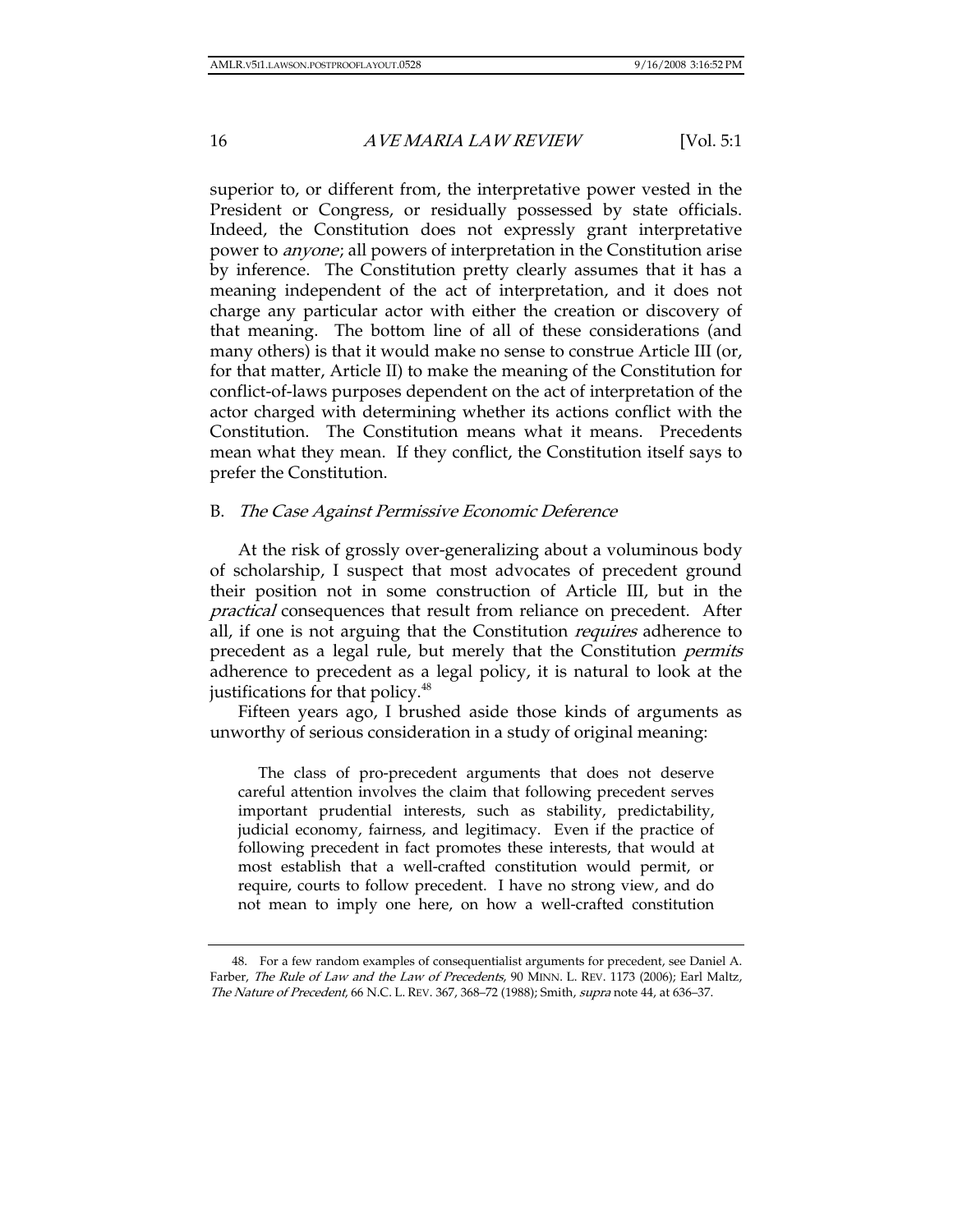should handle precedent. My present concern is with the actual Constitution, however well- or ill-crafted it may be, and arguments from prudence go nowhere unless they are tied to the interpretation of some provision of the constitutional text.<sup>49</sup>

I would say essentially the same thing today. There may very well be plenty of statutes and executive actions that are flatly inconsistent with the Constitution but which are normatively superior to the Constitution. Their normative superiority does not make them constitutional. Similarly, the practice of following precedent may well be, in many circumstances, a nice idea. But the Constitution does not contain a "Nice Idea" clause.

In the end, my disagreement with "pragmatists" who defend precedent on consequentialist grounds most likely results from the fact that we are asking different questions. I am asking what the Constitution means. They are (I believe) asking how courts should decide cases. Those two sets of questions are only contingently related and require application of very different disciplines. Questions about the Constitution's meaning are the province of legal interpretation. Questions about how courts should decide cases are the province of moral and political theory. It is entirely possible that modern American legal actors should, as a matter of political morality, make decisions without reference to the meaning of the Constitution. As an empirical matter, that is essentially what happens most of the time. If that is what pragmatic arguments for precedent are saying, I have no comment on them (other than the perhaps tendentious suggestion that legal scholars, even very smart legal scholars, are unlikely to have much of anything useful to say about political morality). $50$ 

The same distinction between questions of *interpretation* and questions of *governance* surely also underlies my disagreement with most of my fellow originalists on this score. As Justice Antonin Scalia aptly put it, "almost every originalist would adulterate [originalism] with the doctrine of *stare decisis*," $51$  because "most originalists are

<sup>49.</sup> Lawson, Case Against Precedent, supra note 11, at 28-29 (footnotes omitted).

 <sup>50.</sup> For an argument that more directly addresses the consequences of following precedent, see Paulsen, supra note 12. And for a straightforward consequentialist argument for abandoning precedent in constitutional cases, see William S. Consovoy, The Rehnquist Court and the End of Constitutional Stare Decisis: Casey, Dickerson and the Consequences of Pragmatic Adjudication, 2002 UTAH L. REV. 53, 92–106.

 <sup>51.</sup> Antonin Scalia, Originalism: The Lesser Evil, 57 U. CIN. L. REV. 849, 861 (1989).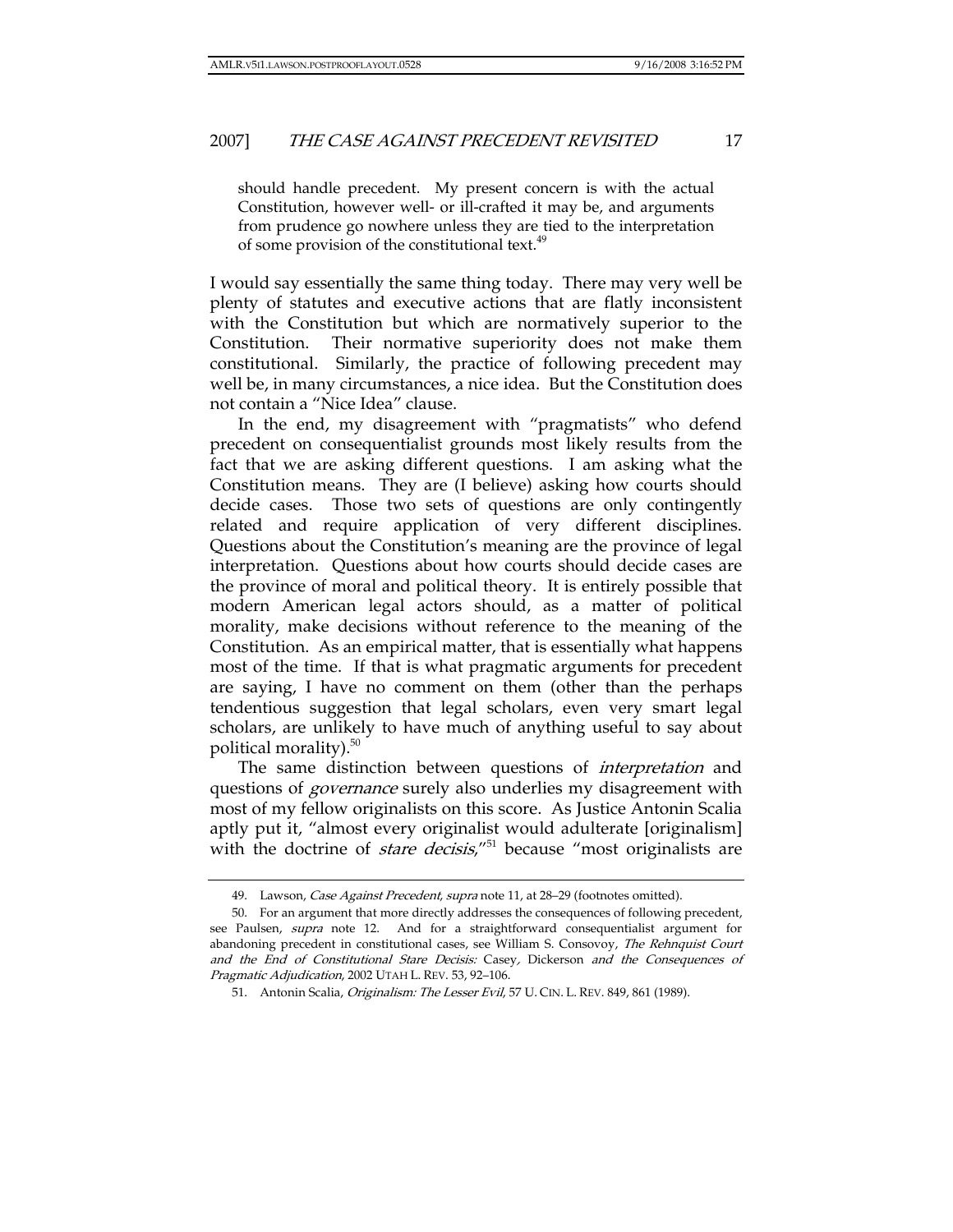faint-hearted."52 That is, strict adherence to originalism—which Justice Scalia acknowledges is incompatible with stare decisis—would generate consequences that most originalists regard as unacceptable. For example, it is relatively easy to demonstrate that federal laws requiring the public acceptance of fiat currency as payment for debts are unconstitutional, but, as Judge Bork put it with characteristic elegance: "[I]f a judge today were to decide that paper money is unconstitutional, we would think he ought to be accompanied not by a law clerk but by a guardian."53 These are not arguments about the meaning of the Constitution; they are arguments about when the meaning of the Constitution should, in real-world decision making, give way to something else. Resolution of the latter argument is the province of moral and political theory, and I am not a moral and political theorist. Indeed, I am barely a lawyer. $54$ 

## C. The Case Against—Well, Mostly Against—Epistemological Deference

In everyday life, we frequently rely on the views of others. Sometimes, we do so for reasons of convenience (economic deference). Other times, we do so because we recognize, or at least believe, that others know more than we do. When physicists tell me that gravity is not a force exerted by one object upon another, but rather is the result of the warping of the space-time continuum by mass,<sup>55</sup> I take their word for it. I assume that they could prove their claim if I spent enough years learning the mathematics necessary to understand their arguments, and it is very hard for me to see how it would be in their interests to deceive me. I am willing to accept their prior decisions on the question of the nature of gravity as precedent. May courts, consistently with the Constitution, similarly rely on prior decisions when there is good reason to view those prior decisions as reliable?

The answer is that of course they may. The primary obligation of a court exercising the judicial power is to decide cases in accordance

<sup>52</sup>. Id. at 862.

 <sup>53.</sup> ROBERT H. BORK, THE TEMPTING OF AMERICA: THE POLITICAL SEDUCTION OF THE LAW 155 (1990).

 <sup>54.</sup> J.D. 1983, Yale Law(?) School.

 <sup>55.</sup> STEPHEN HAWKING, A BRIEF HISTORY OF TIME 15–35 (updated and expanded 10th anniv. ed. 1998).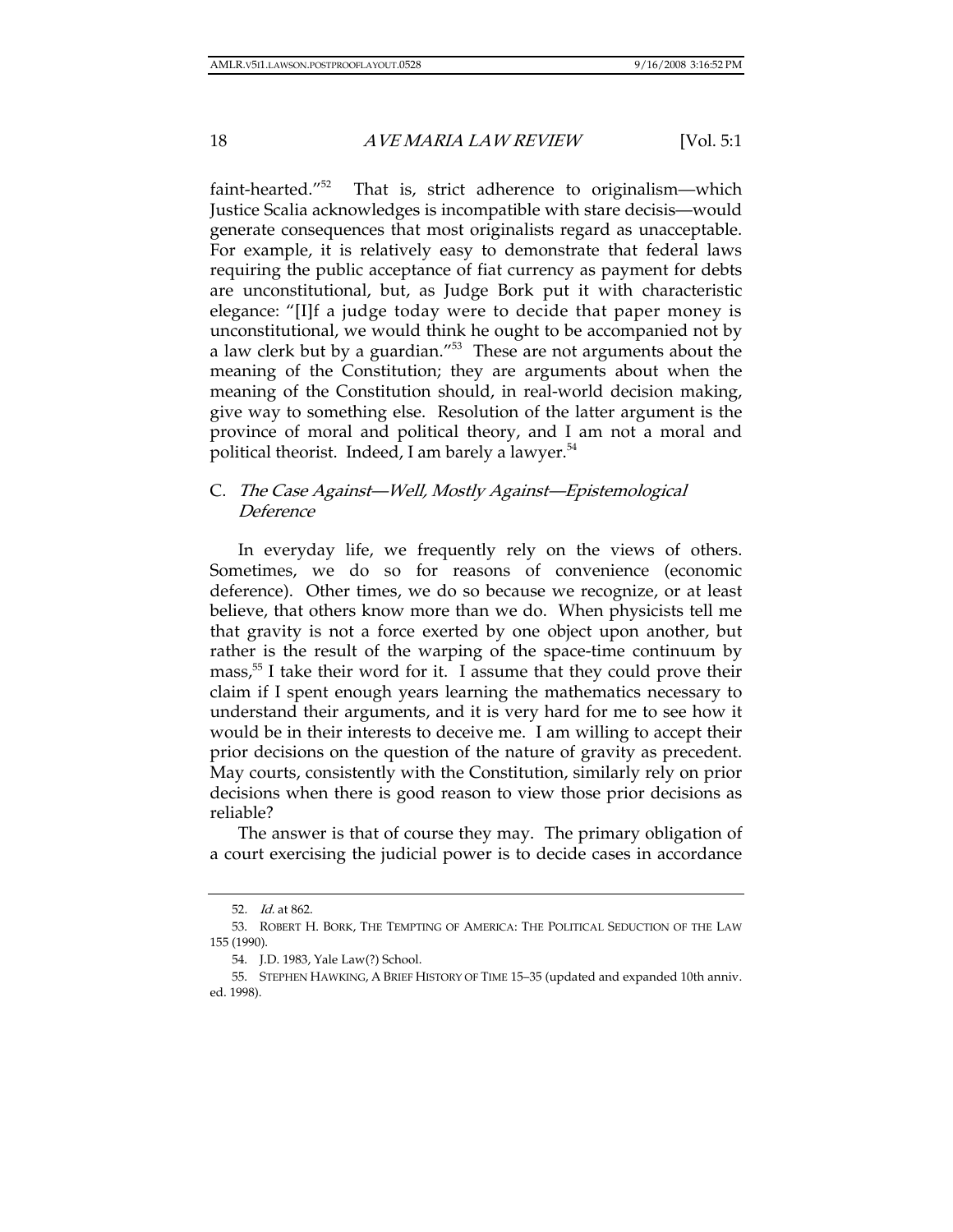with governing law. That task requires discerning the content of the governing law. When the law in question is the Constitution, the proper way to discern its meaning is to ask how the relevant provisions, in context, would have been understood by a hypothetical reasonable observer at the time of their ratification. If someone else has already made that inquiry, and this someone else likely knows more about the subject than the judge in question, and there is good reason to think that this someone else applied the correct methodology honestly, and there is no good reason to think that this someone else would have cause to skew the result, then it makes perfectly good sense to defer to this someone else. If that is all that precedent involved, there would be a perfectly sensible constitutional case for it: judges have the obligation to get the right answer, and if the best evidence of the right answer is what someone else has already come up with, then go with it.<sup>56</sup>

Precedent of this sort, however, is highly dependent on a wide range of conditions that frequently are not satisfied. For starters, it requires that the previous decision maker be better situated to get the right answer than the present decision maker. If the previous decision maker was none too bright, an obligation to get the right answer would counsel strongly against giving that person's conclusions much, if any, weight. In addition, even the smartest person may not be a reliable guide if he or she is using the wrong method. Brilliant people asking the wrong questions are unlikely to get the right answers. Thus, for example, even though Justice Stephen Breyer is one of the smartest people ever to walk the planet, it would be foolhardy to rely on prior conclusions that he has reached about constitutional meaning because he is not actually looking for *original* constitutional meaning. Finally, even very smart people applying a correct method may be unreliable if they have motives to reach a particular result, and if there is reason to suspect that they have, consciously or not, yielded to those motives. In order to justify giving weight to a prior decision, many indicia of reliability have to align.

The chances of such an alignment in the modern world roughly approximate the chances of my beloved Seattle Mariners, Seattle Seahawks, and (at least as of 2006) Seattle Supersonics all winning a

<sup>56.</sup> See Lawson, Case Against Precedent, supra note 11, at 25 ("Courts are free to give weight, and even decisive weight, to prior decisions because of the persuasiveness of their reasoning—just as they may give weight, and even decisive weight, to persuasive arguments in briefs, law review articles, or newspaper columns.").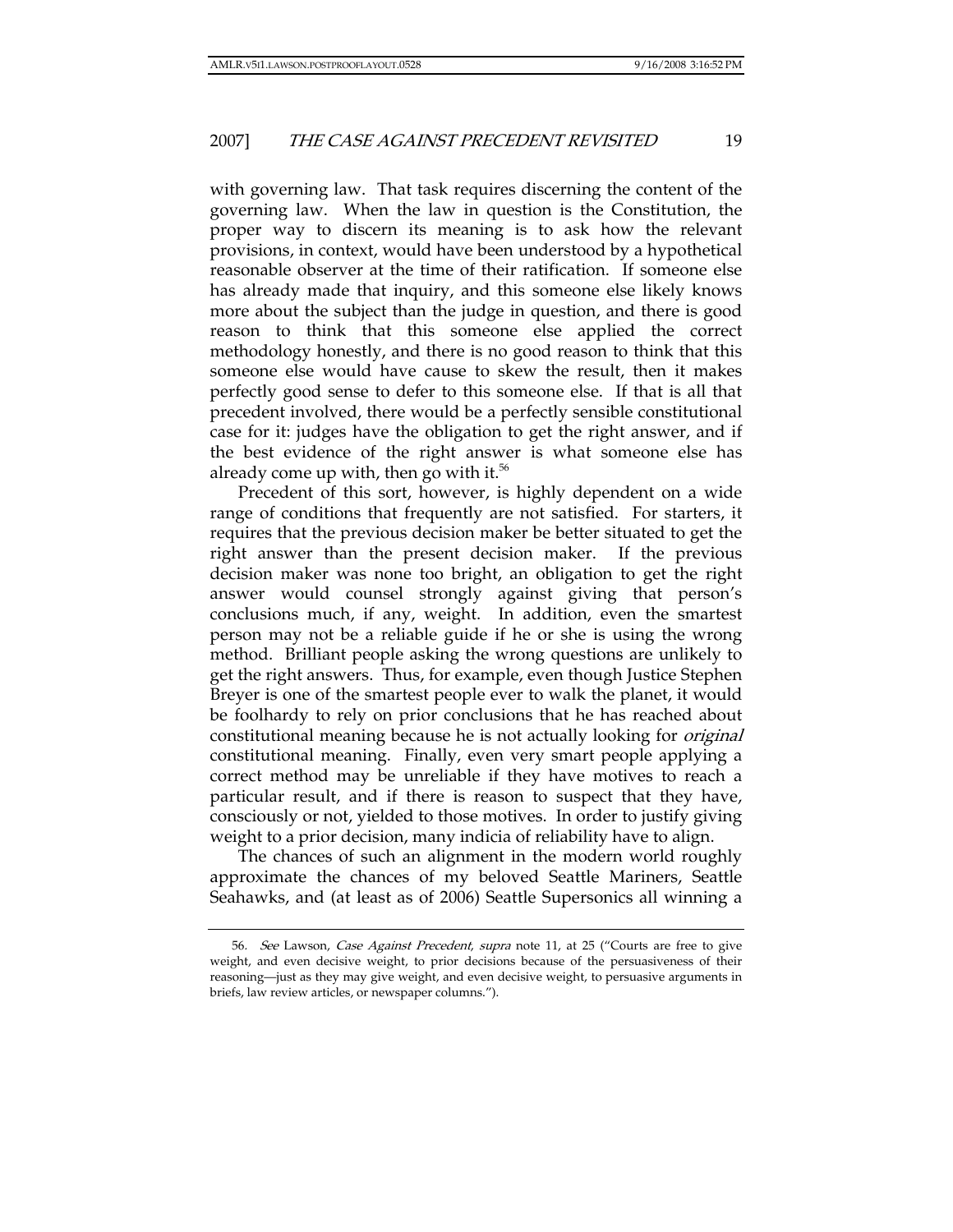world championship in the same season. Even if one goes back to earlier times—times without Justices Earl Warren and Harry Blackmun or Ivy League law clerks eager to get their (and their professors') elitist liberal prejudices enshrined in the United States Reports—there was never a golden age in which courts faithfully sought the original meaning of the Constitution through dispassionate application of a sound methodology. If one were interested in the original meaning of the Constitution, one would not first turn to the collected works of the United States Supreme Court.

It is possible, however, that there are specific instances in which prior judicial actors carefully and honestly applied sound methodologies, and if one can pinpoint those instances, the conclusions reached in those cases would be entitled to some weight in the search for the right constitutional answers. If precedent is being used for epistemological reasons as good evidence of the right answer, and if all of the conditions for believing specific precedents to qualify as such evidence are met, the Constitution permits its use. This is a very thin doctrine of precedent, but it is a doctrine of precedent nonetheless, and I hereby endorse it.

This account of precedent generates some very loose guidelines for the use of prior decisions—some of which do, and some of which do not, cohere with widely held assumptions about precedent. It suggests, for instance, that precedents closer to the Founding period might be more reliable than modern precedents if one believes that decision makers at the time of the Founding were better barometers than are modern legal actors of what a hypothetical reasonable observer would have thought during the Founding era. This effect, of course, may be utterly swamped if Founding-era actors did not apply the correct methodology and/or had reasons to skew their results which was often the case. It also suggests that not all decisions are created equal, because not all authors are created equal. It is a profound mistake in principle to give epistemological deference to all Supreme Court decisions without regard to how they were produced and who produced them. If an opinion is focused not on discovering original meaning, but on parsing past precedents, which themselves were not focused on discovering original meaning, the opinion is worthless as an interpretative guide, regardless of who authored it. Nor is authorship always irrelevant; conclusions reached by Justice Clarence Thomas are not epistemologically interchangeable with conclusions reached by Justice William J. Brennan. Finally, this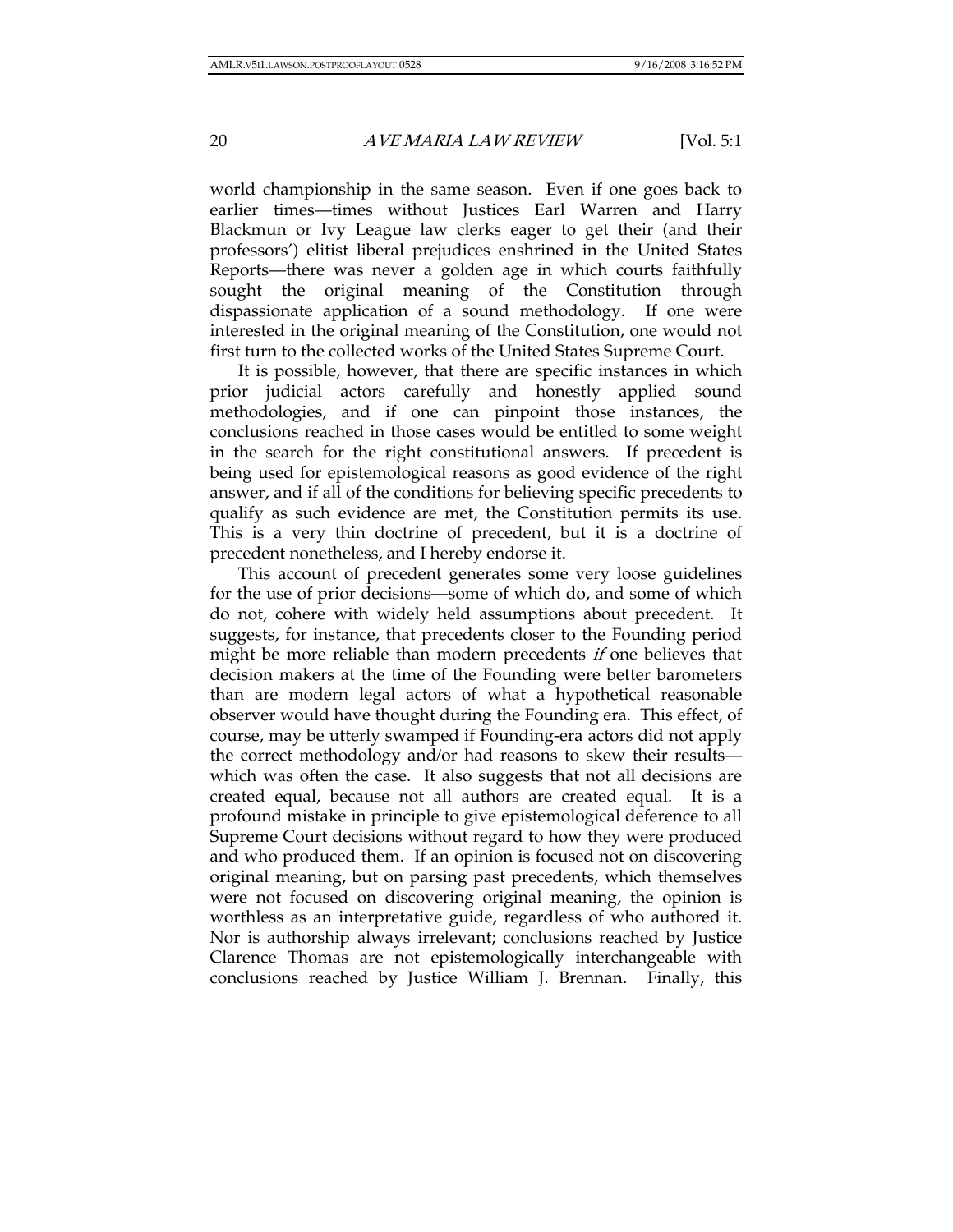account of epistemological precedent also suggests that legislative and executive precedents can be as or more valuable than judicial precedents. Again, it all depends on whether there is good reason to think that capable people were faithfully applying a correct methodology. If one is looking for evidence of original meaning, the work product of the Meese Justice Department<sup>57</sup> is probably a better source than the work product of the Warren Court.

Thus, if all of the epistemological stars align properly—and one suspects that this would be a relatively rare event—there is some constitutional warrant for giving weight to prior decisions. Indeed, if the alignment is proper, there can be an actual constitutional obligation to give weight to prior decisions. Given the constitutional obligation to discover and apply governing law, a judge who knows that he or she is not as well situated as someone else to find the right answer might well be *required* to defer to the proper decision maker if that decision maker's prior conclusion is likely to be more reliable than the judge's best efforts independently to get the right answer. And, if there are certain situations where other actors will categorically be better situated than the judge to find the right answer, epistemological deference can shade into a form of status-based legal deference: the judge will be obliged to go with the best possible view, which may require deference to someone because of his or her position in the legal hierarchy.

It is, hopefully, obvious that the Supreme Court does not remotely fill this role. If the Court over time consisted primarily of very smart people faithfully and dispassionately applying a methodology of original meaning without undue reliance on precedent, there might be the makings of some modest case for a general presumption of

 <sup>57.</sup> The Meese Justice Department was hardly a paragon of originalist consistency, but at least it tried on a few occasions. Prominent originalist scholars who worked, at one time or another, in the Meese Justice Department include (in no particular order) Steven G. Calabresi, John Harrison, Mike Rappaport, John McGinnis, and yours truly. The fundamental and decidedly sound originalist idea that each department of the national government has an independent obligation to interpret the Constitution was (re)introduced to the American legal scene by Attorney General Meese, see Edwin Meese III, The Law of the Constitution, 61 TUL. L. REV. 979 (1987), inspired in large measure by Calabresi, then-Special Assistant to the Attorney General. The Office of Legal Policy in the Meese Justice Department produced a string of originalist analyses (which were not always correct) of such topics as the Ninth Amendment and the Privileges or Immunities Clause. See, e.g., OFFICE OF LEGAL POLICY, U.S. DEP'T OF JUSTICE, GUIDELINES ON CONSTITUTIONAL LITIGATION (1988); OFFICE OF LEGAL POLICY, U.S. DEP'T OF JUSTICE, REPORT TO THE ATTORNEY GENERAL: ORIGINAL MEANING JURISPRUDENCE: A SOURCEBOOK (1987).